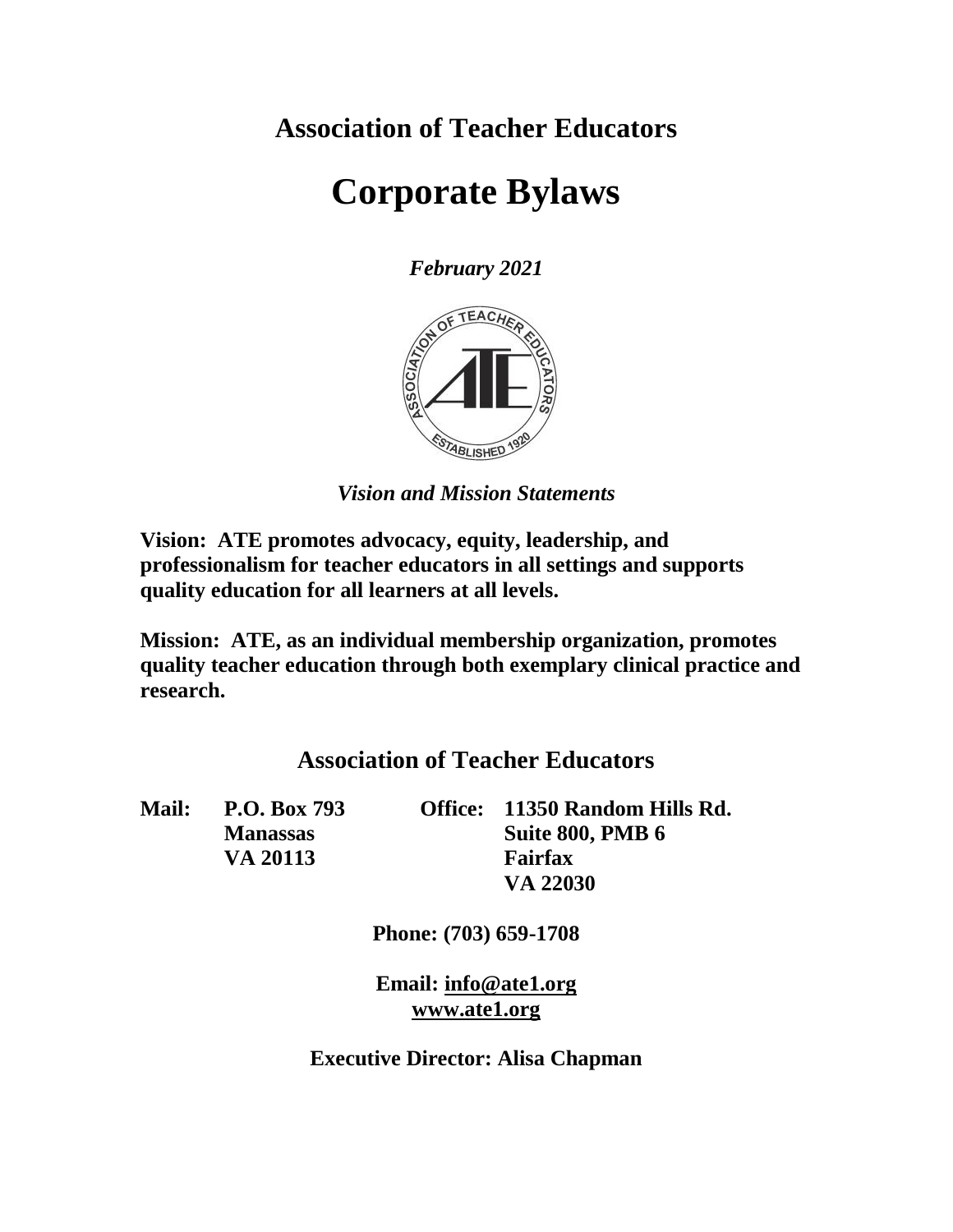## **TABLE OF CONTENTS**

| <b>ARTICLE</b> |                                            | <b>PAGE</b> |
|----------------|--------------------------------------------|-------------|
| Article I      | Purposes                                   | 3           |
| Article II     | Membership                                 | 3           |
| Article III    | Officers                                   | 5           |
| Article IV     | <b>Board of Directors</b>                  | 10          |
| Article V      | <b>Committees and Other Working Groups</b> | 12          |
| Article VI     | <b>Delegate Assembly</b>                   | 21          |
| Article VII    | Units                                      | 23          |
| Article VIII   | <b>Special Interest Groups</b>             | 26          |
| Article IX     | Amendments                                 | 26          |
| Article X      | <b>Sundry Provisions</b>                   | 27          |
| Article XI     | Dissolution                                | 28          |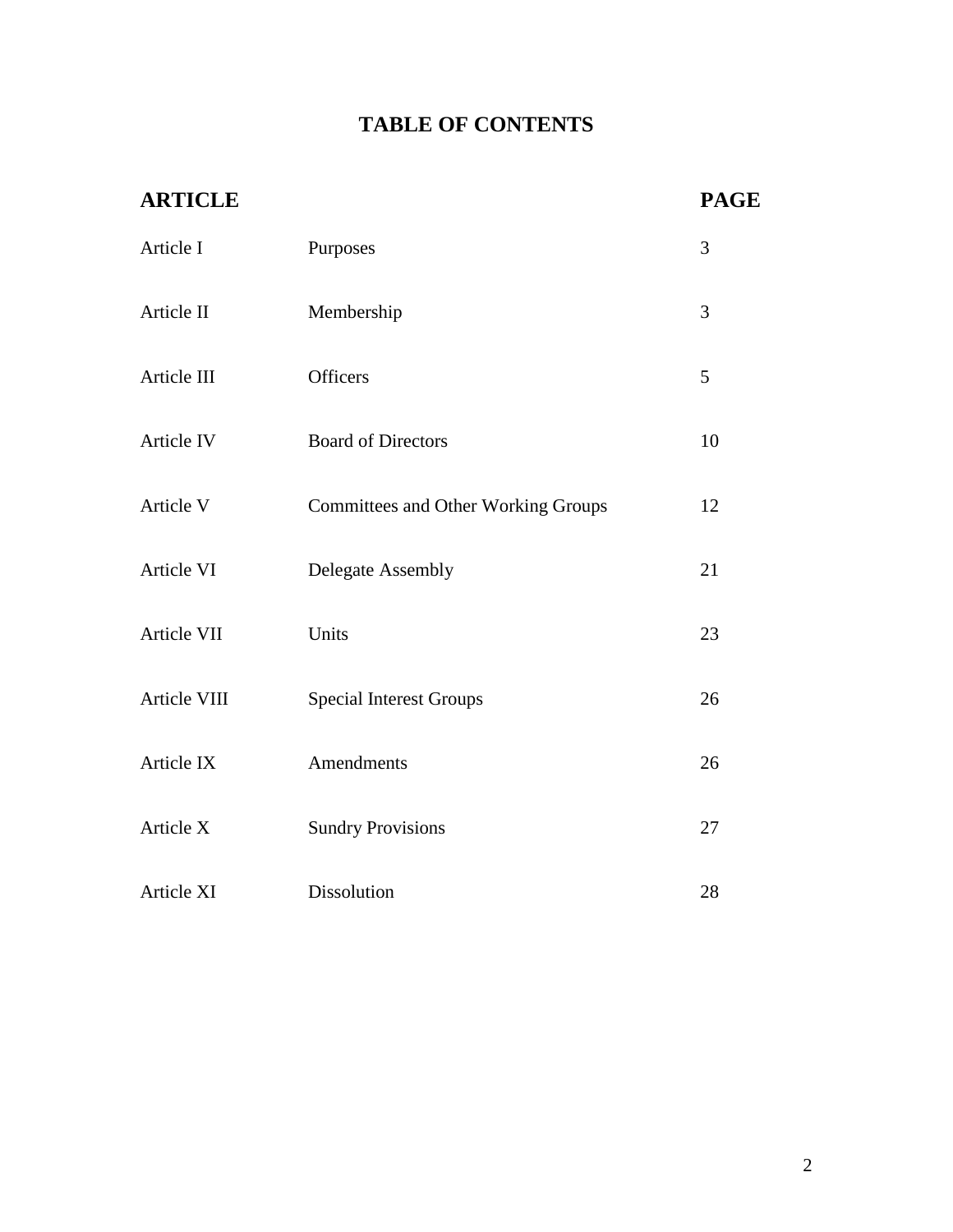## **CORPORATE BYLAWS**

## **ARTICLE I - PURPOSES**

The Purposes of the Association of Teacher Educators (herein after "the Association") shall be:

- A. To provide opportunity for individual professional growth for all persons concerned with teacher education through
	- 1. participation in meetings of the Association;
	- 2. leadership opportunities;
	- 3. preparation of publications and other media;
	- 4. access to publications and other media;
	- 5. personal association with other teacher educators;
	- 6. development of personal and ethical standards.
- B. To promote quality programs for teacher education by
	- 1. preparing and disseminating ideas, practices and programs;
	- 2. promoting, initiating, and engaging in program development and research;
	- 3. providing leadership through
		- a. issuing position papers
		- b. developing guidelines for excellence in professional preparation,
		- c. helping frame and promote state and national legislation, rules, and regulations;
	- 4. cooperating with other educational agencies, organizations and institutions;
	- 5. serving as a coordinating vehicle through which related teacher education organizations may
		- a. engage in dialogue
		- b. cooperate in services publications, administration, and research,
		- c. develop educational policy through collaborative action.

## **ARTICLE II – MEMBERSHIP**

## **Section 1. General Membership**

Membership in the Association shall be open to all individuals involved in educator preparation.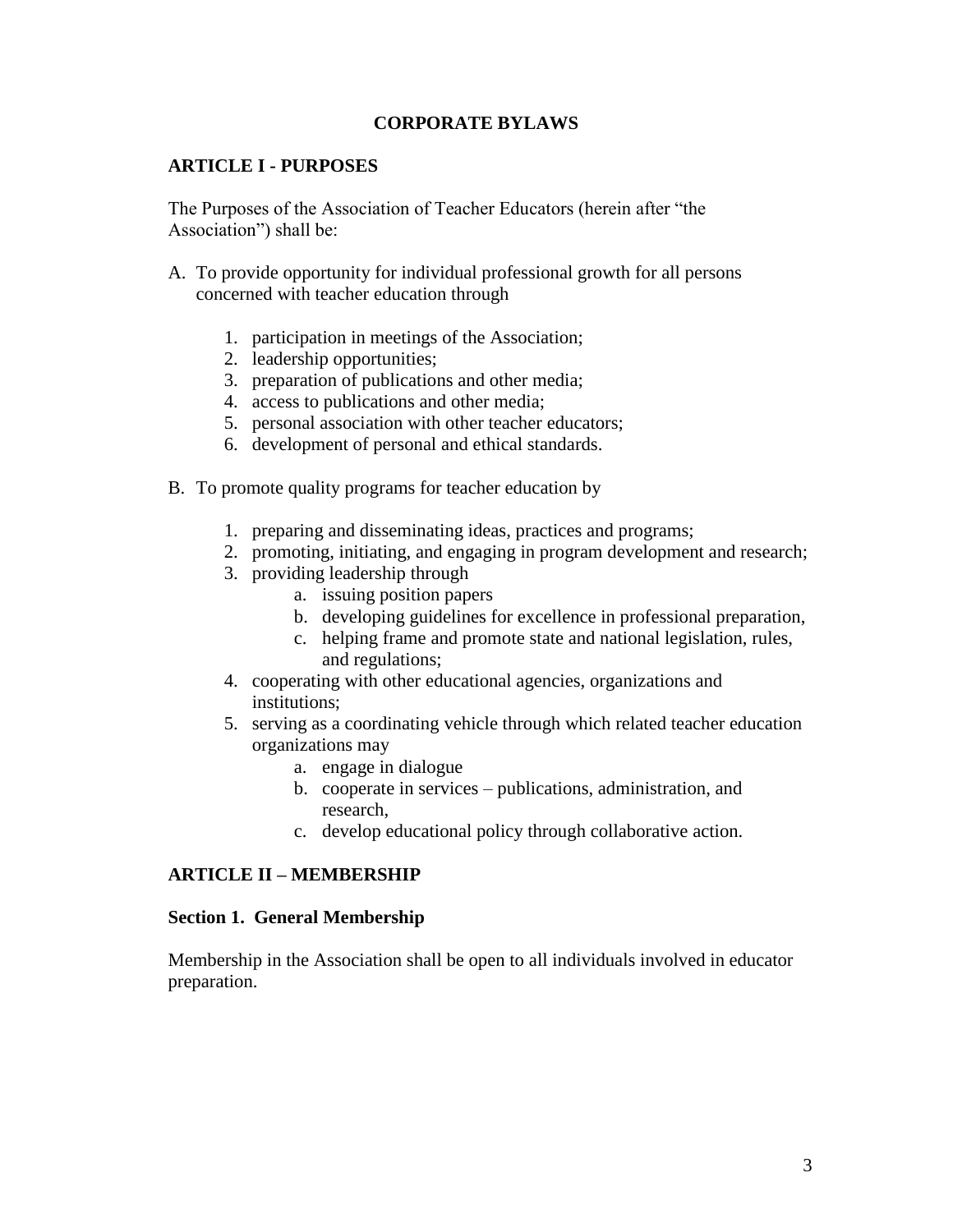## **Section 2. – Classification of Membership**

Individual membership in the Association shall be of six classes – regular, life, distinguished, retired, student, and associate.

## A. Regular Membership

All individuals involved in educator preparation may become regular members by paying the stipulated dues according to the established schedule, and shall be entitled to all privileges of the Association.

## B. Life Membership

All individuals involved in educator preparation may become life members by paying the stipulated dues according to the established schedule, and shall be entitled to all privileges of the Association.

## C. Distinguished Membership

All individuals involved in educator preparation nominated by the Honors and Awards Committee and elected by a three-fourth-majority vote of the Delegate Assembly will be accorded distinguished membership in the Association and shall be entitled to all privileges of the Association. Only those who have been members for a minimum of fifteen consecutive years up to and including the year of nomination and have rendered outstanding contributions to the Association and to teacher education are eligible. No more than two people may be elected to distinguished membership in any one year.

## D. Retired Membership

All individuals involved in educator preparation who have retired from full time active professional employment may elect a retired membership by paying the stipulated dues. They must have held regular membership for at least ten years or five consecutive years immediately preceding retirement. They shall be entitled to all privileges of the Association.

## E. Student Membership

All individuals enrolled as full-time students in undergraduate or graduate teacher education programs may become student members of the Association by paying the stipulated dues providing that, in every case, payment is accompanied by the appropriate form signed by a sponsoring regular, life or distinguished member. Student members shall be entitled to all the privileges of the Association except to participate in the nomination and the election of officers and members of the Board of Directors.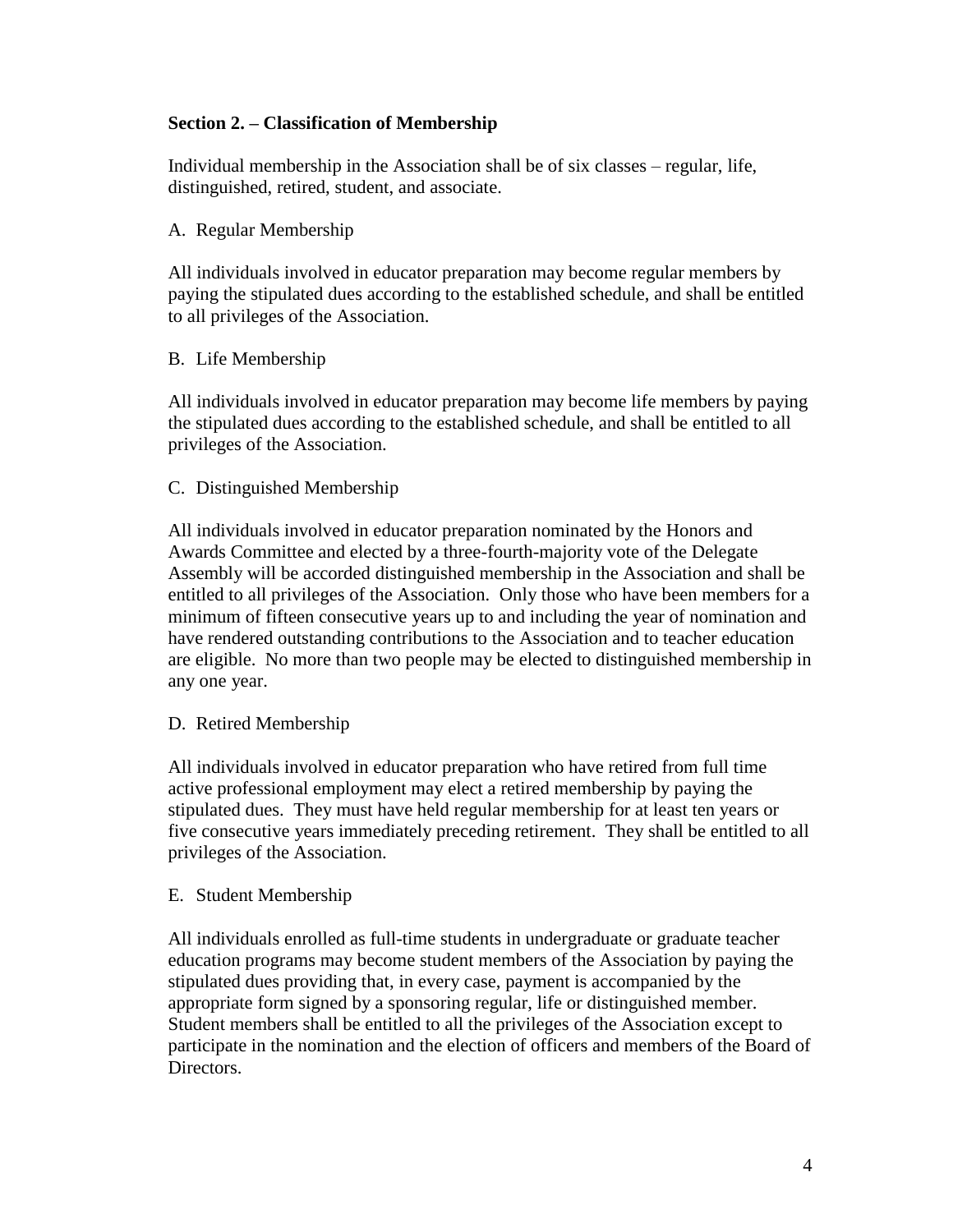#### F. Associate membership

All persons who are interested in educator preparation and are not eligible for regular membership, and any salespersons, manufacturers' representatives, or allied industry representatives supplying, cooperating with or supporting educator preparation shall be eligible for Associate Membership in the Association. Associate Members shall be entitled to all privileges of the Association except the right to vote and hold office. Associate members shall pay dues in an amount as determined by the Board of Directors of the Association.

## **Section 3. Membership Dues**

The dues for memberships in the Association shall be determined by the Delegate Assembly upon the recommendation of the Board of Directors.

The dues for life membership shall be twenty (20) times the annual dues for regular membership in lump sum payment or twenty-two (22) times the annual dues for the regular membership if paid in ten (10) installments.

Distinguished members pay no dues. All members shall receive the same Association publications.

## **Section 4. Institutional Subscriptions**

Libraries are eligible for institutional subscription. The annual institution rate for all Association publications shall be determined by the Delegate Assembly upon the recommendation of the Board of Directors. The subscription year shall be twelve calendar months upon the receipt of the annual subscription fee.

## **Section 5. Operational Fees**

All persons, except distinguished members, attending conferences, clinics, workshops, and other meetings shall be charged registration fees. These fees shall be determined by the Board of Directors.

## **ARTICLE III – OFFICERS**

## **Section 1. Elected Officers**

The elected officers of the Association shall be the President, First Vice President, Second Vice President, and Immediate Past President. The Association shall elect a candidate as:  $(1<sup>st</sup> year)$  Second Vice President;  $(2<sup>nd</sup> year)$  First Vice President;  $(3<sup>rd</sup>$ year) President, and (4<sup>th</sup> year) Immediate Past President.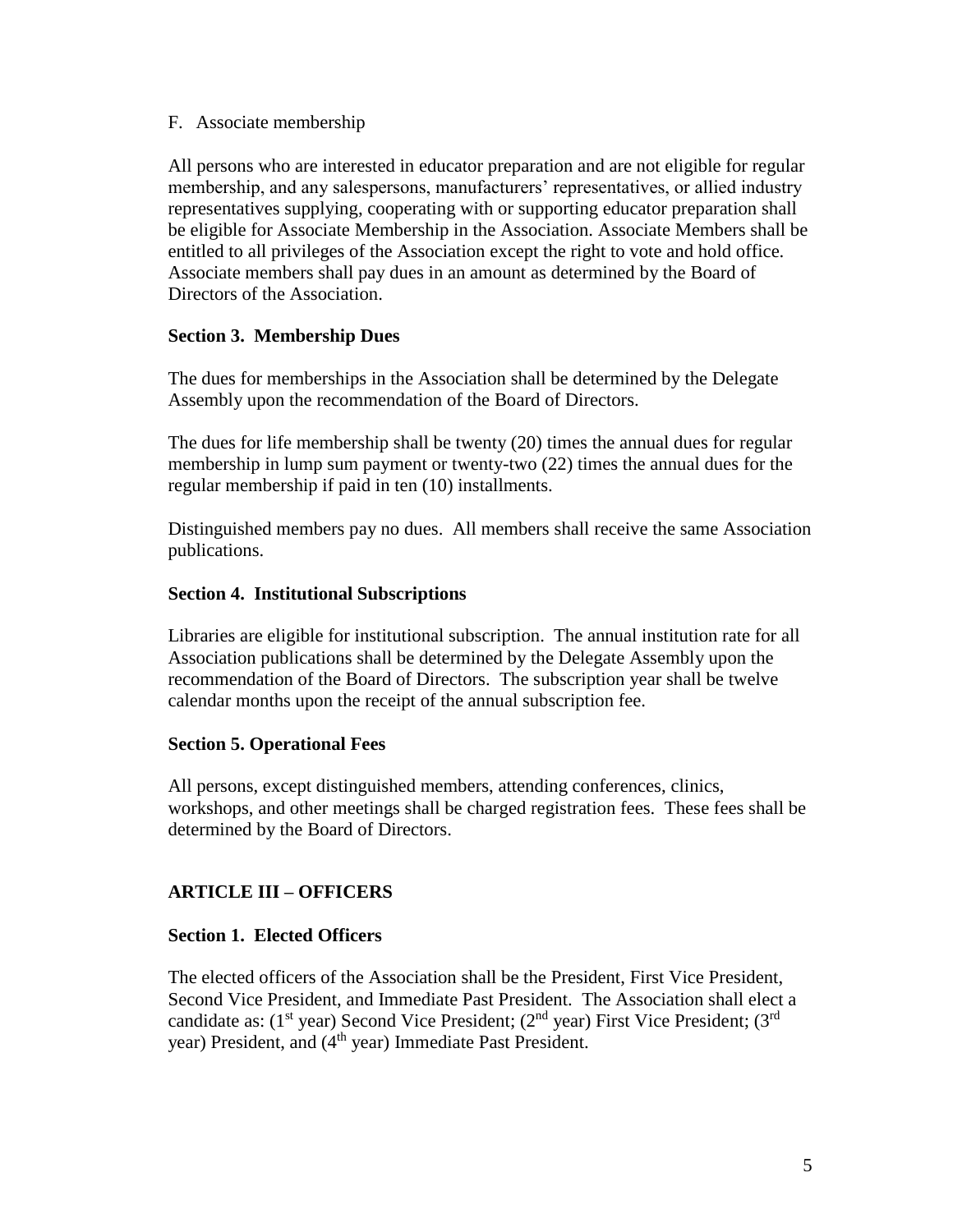## **Section 2. Qualifications for Elected Officers**

Any active member who has held regular, life, retired or distinguished membership for three consecutive years and who is or has been a member of the Board of Directors, a delegate, or a standing committee, commission or taskforce member of the Association may be nominated for the office of Second Vice President.

## **Section 3. Election**

A slate consisting of a minimum of two candidates for the office of Second Vice President shall be prepared by the Nominations and Elections Committee and presented to the Delegate Assembly, which will have the right to add nominations. Additional candidates can be nominated from the floor to the Delegate Assembly if they meet the qualifications for the office as defined by the Corporate Bylaws Article 3, Section 2, provided that application materials are submitted to the Nominations and Elections Committee within two weeks following their nomination. Election shall be by electronic or mail ballot of the eligible membership, with the candidate receiving the highest number of votes being declared elected.

## **Section 4. Executive Director**

The Executive Director shall be hired by the Board of Directors. The Executive Director shall be an ex-officio officer and member of both the Board of Directors and the Delegate Assembly and responsible to both groups.

The term of office of the Executive Director shall be determined by the Board of Directors with the approval of the Delegate Assembly. The Board of Directors will conduct annual reviews of the Executive Director's performance.

## **Section 5. Tenure**

The tenure of each elected officer shall be for one year, and officers may not be elected for more than one term, either consecutively or after a period of time. The office shall be assumed at the conclusion of the Annual Meeting of the Association of Teacher Educators.

Should the Board of Directors determine that the President is, through illness, death, or for any other reason, unable to fulfill the responsibilities of the President as stated in the Corporate Bylaws, the President shall, at such time as it shall designate, be replaced by the First Vice President.

In case the office of First Vice President should become vacant, the position shall be filled upon the decision of the Board of Directors through special election of two candidates nominated by the Nominations and Elections Committee and by ballot of the eligible membership.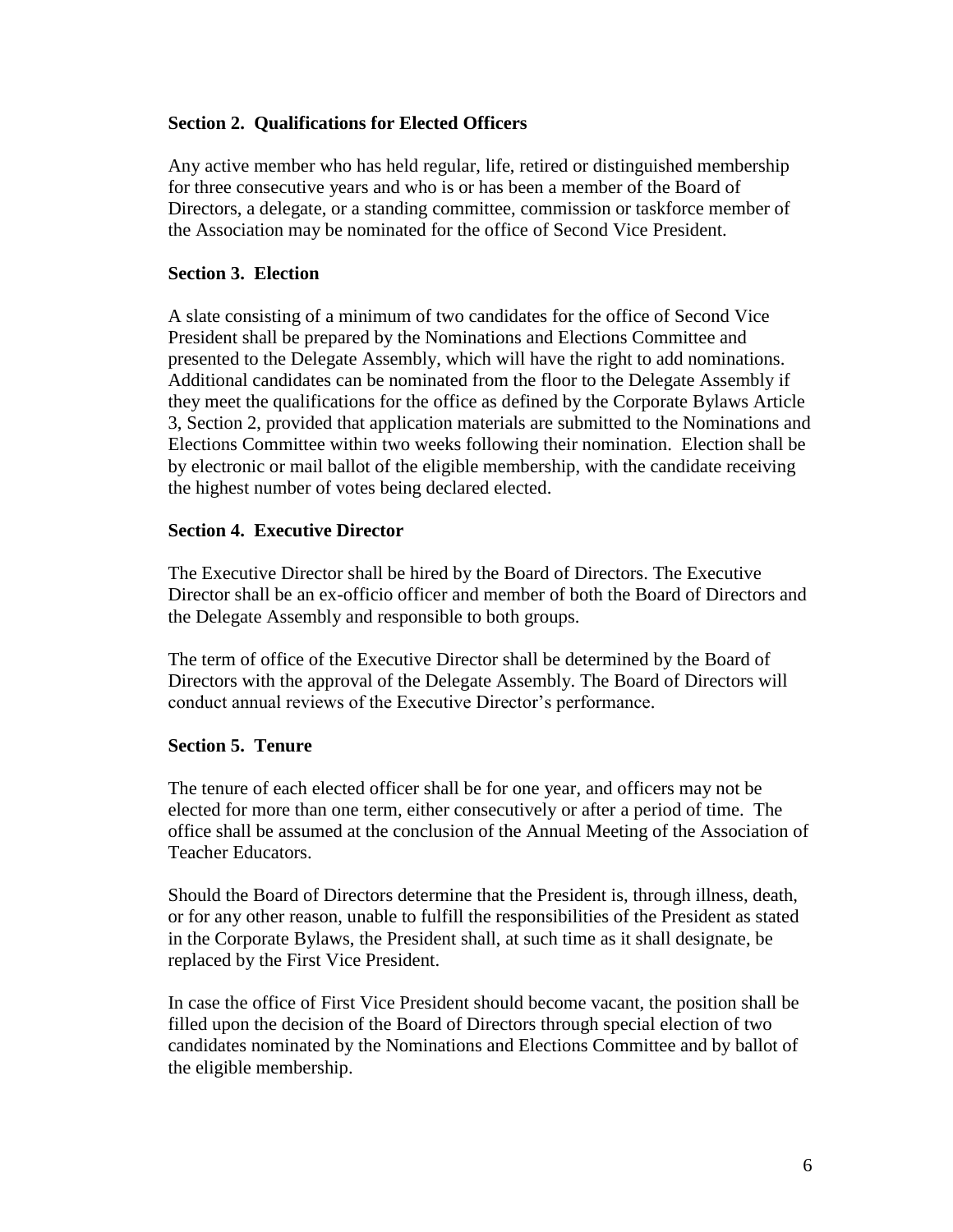## **Section 6. General Duties of Officers**

The duties of officers shall be consistent with the Corporate Bylaws.

All elected officers shall serve as voting members of the Board of Directors, except that the President shall vote only in the case of a tie vote.

The Executive Director shall serve as an ex-officio member, without vote, on the Board of Directors and the Delegate Assembly.

A. The President (one year term)

- 1. shall serve as chair of the Delegate Assembly;
- 2. shall serve as chair of the Board of Directors;
- 3. shall appoint, when possible, elected members of the Board of Directors to serve as Board liaisons to standing committees in such manner as to have at least one elected Board member represent the Board for each standing committee;
- 4. shall appoint members of the Delegate Assembly to provide representation on the standing committees;
- 5. shall appoint one third of the chairpersons of all standing committees;
- 6. shall appoint one third of the members of the standing committees and fill any unexpired terms;
- 7. shall appoint all chairpersons and members of ad hoc committees, task forces, and commissions;
- 8. shall be a member ex-officio, without vote, of all committees and commissions, with the exception of the Nominations and Elections Committee;
- 9. shall act for the Association between meetings of the Association;
- 10. shall submit a report, at least annually, to the board of directors and the Delegate Assembly, including actions taken on resolutions..
- 11. shall serve as Past President in the next year.
- B. First Vice President (one year term)
	- 1. shall assume the role of President in the next year.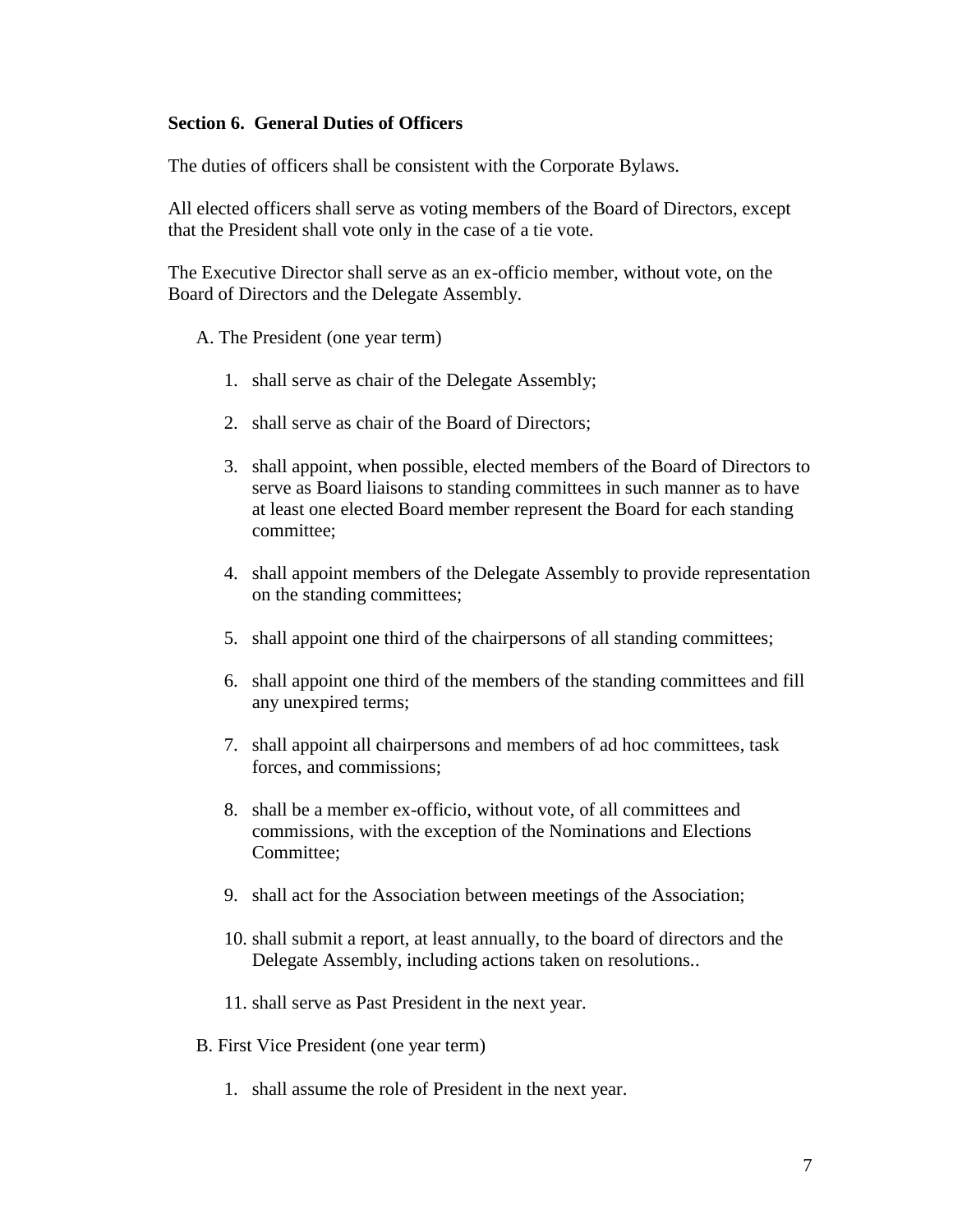- 2. shall serve as a member of the Board of Directors;
- 3. shall be a member ex-officio, non-voting, of Fiscal Affairs Committee
- 4. shall assume the responsibilities as designated by the President;
- 5. shall serve as the Acting President of the Association in temporary absence of the President.
- 6. shall appoint one third of the chairpersons of all standing committees;
- 7. shall appoint one third of the members of the standing committees and fill any unexpired terms;
- 8. shall serve as liaison to the Committee on Committees.
- C. Second Vice President (one year term)
	- 1. shall assume the role of First Vice President in the next year.
	- 2. shall serve as an ex-officio, voting member of the Board of Directors;
	- 3. shall assume the responsibilities as designated by the President;
- D. The Immediate Past President (one year term)
	- 1. shall serve as a member of the Board of Directors;
	- 2. shall serve as liaison to the Nominations and Elections Committee;
	- 3. shall assume responsibilities as designated by the President;
	- 4. shall serve as an ex-officio, non-voting member, of Fiscal Affairs Committee.
- E. The Executive Director
	- 1. shall serve as a member ex-officio, without vote, on the Board of Directors and the Delegate Assembly and be responsible for the distribution of agenda items and other appropriate items prior to all meetings;
	- 2. shall submit an annual report to the Board of Directors and the Delegate Assembly which shall become a part of the official records of the Association;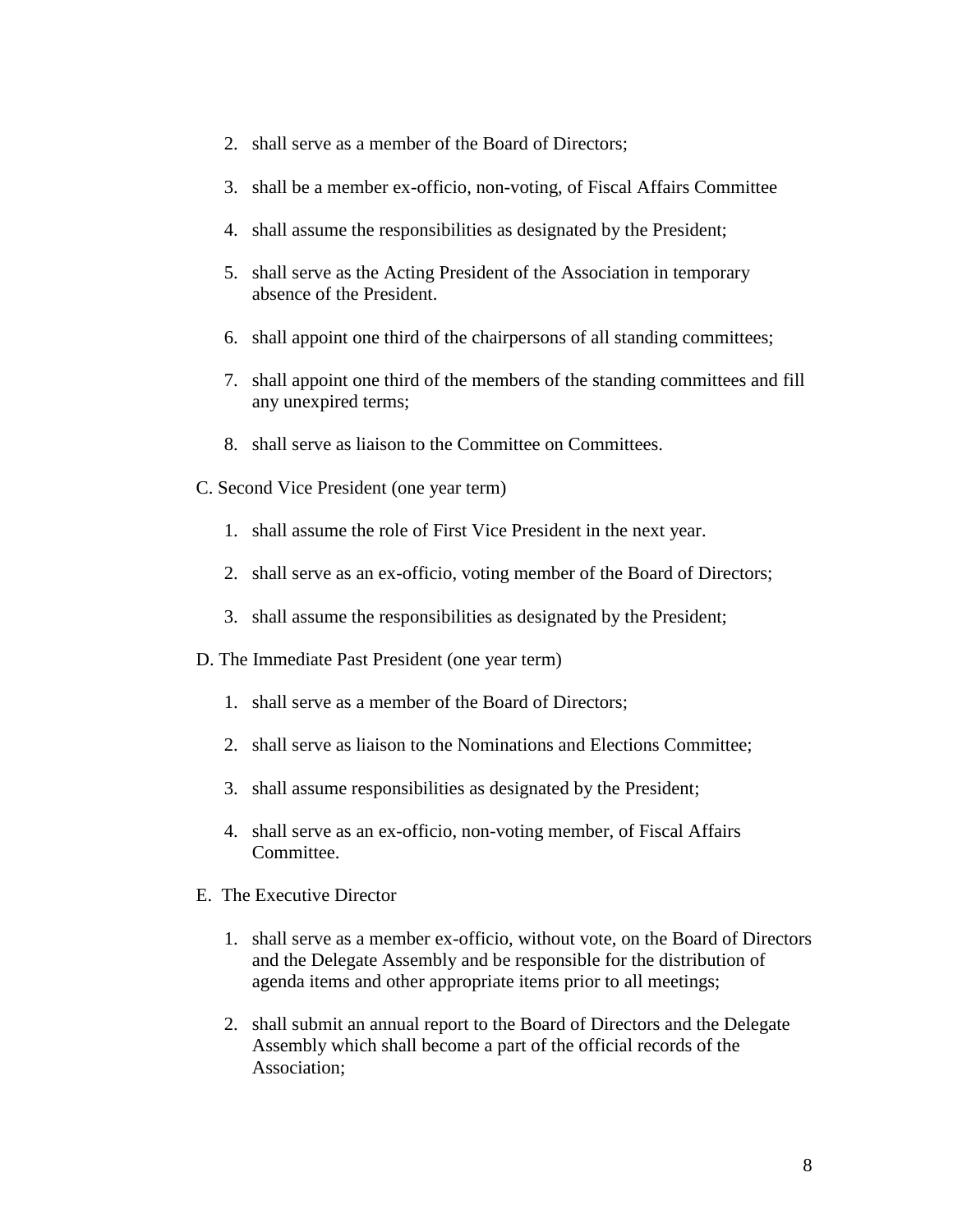- 3. shall prepare the budget and administer the finances of the Association;
- 4. shall serve as Secretary of the Association and be responsible for the preparation of the Minutes of the Association in accordance with the provisions of the State of Virginia Non Profit Corporation Act, and shall attest such legal documents or other instruments as required by the president, and shall be keeper of the Association's Corporate Seal;
- 5. shall be responsible for having the accounts of the Association reviewed by an outside auditing firm on an annual basis. The results of this review shall be forwarded to all members of the Board of Directors no later than 30 days after the review is completed;
- 6. shall be responsible for the maintenance of all records and papers of the Association;
- 7. shall be responsible for the execution of Association policy;
- 8. shall facilitate communication between all organization branches of the Association and individual members and others who may inquire;
- 9. shall be responsible for the coordination of all committees and commissions;
- 10. shall be responsible for the preparation and distribution of the newsletter;
- 11. shall be responsible for the technical editing, printing, distribution, promotion and sales of all Association publications;
- 12. shall coordinate the planning of the meetings of the Association;
- 13. shall be responsible for the direction of the Association office and activities of all Association employees relative to their Association assignments;
- 14. shall hire all professional staff when a vacancy in that office occurs;
- 15. shall be responsible for all other duties as may be assigned by the Board of Directors;
- 16. shall serve as a member ex-officio, without vote, on the Corporate Bylaws and Fiscal Affairs Committees;
- 17. shall in the absence of a "registered" volunteer, hire a professional (registered) parliamentarian in the host city to oversee the conduct of business of the official governing body and advise the President.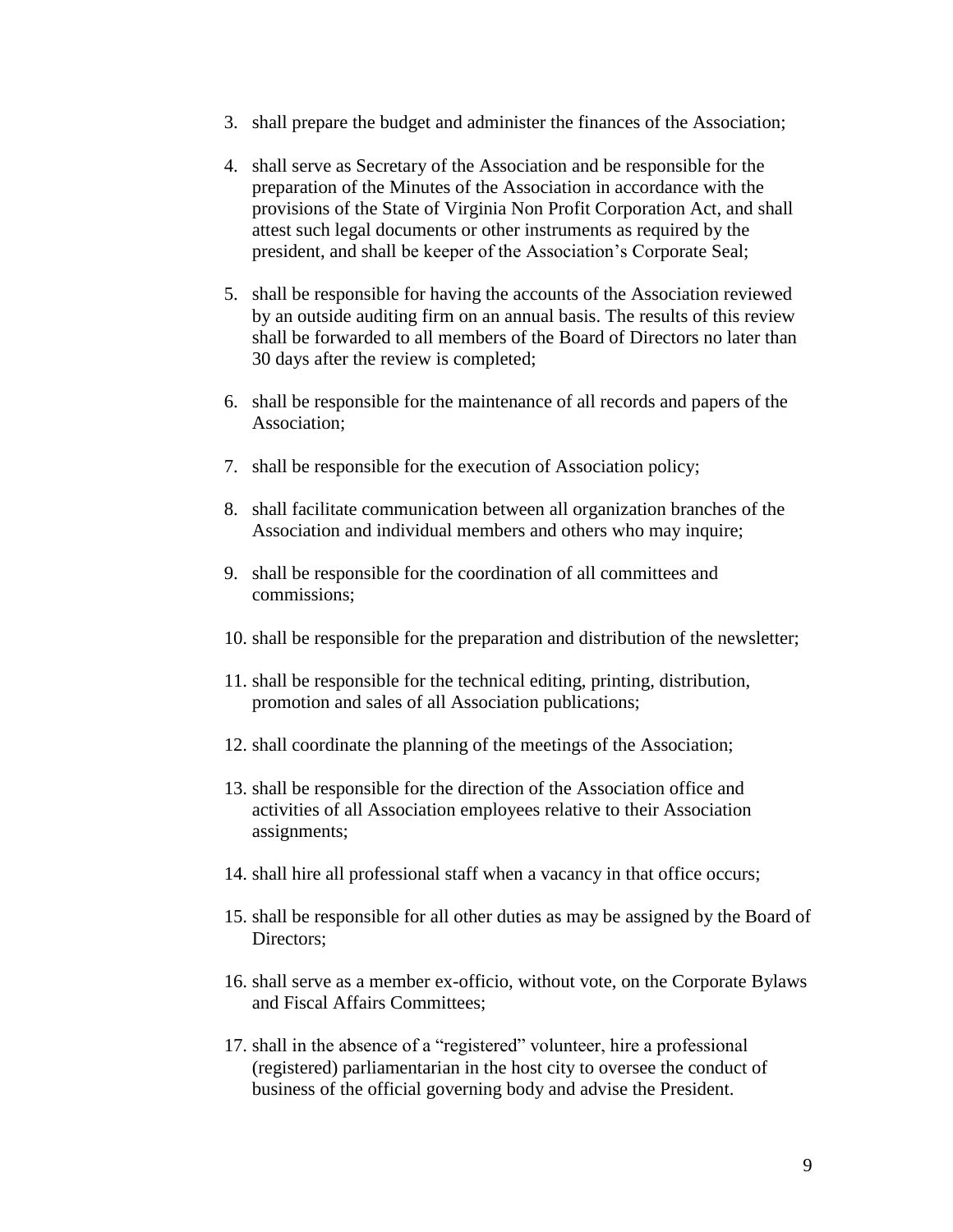## **Section 7. Executive Committee**

The Executive Committee shall consist of the elected officers (President, First Vice President, Second Vice President, and Immediate Past President), one Board Member elected by the Board, and the Executive Director (ex-officio). The Executive Committee shall act in lieu of the Board of Directors when decisions are necessary between Board meetings. The Executive Committee shall report its activities at the next Board meeting for ratification.

## **ARTICLE IV – BOARD OF DIRECTORS**

## **Section 1. Name of Board of Directors**

The Board shall be known as the Board of Directors.

## **Section 2. Membership and Representation**

The Board of Directors shall consist of eight elected members plus the President, First Vice President, Second Vice President, Immediate Past President and the Executive Director. The eight elected members shall be represented comprised as follows: one must be public or private school personnel (preK-12) at the time of the election; two must be college or university personnel working directly in educator preparation at the time of the election; one must be a current or former officer of the Council of Unit Presidents; and the four others shall be elected at large. The Executive Director shall serve in an ex-officio capacity, without vote.

## **Section 3. Qualifications**

Any active member who has held a regular, life, retired or distinguished membership for three consecutive years and who has served or is serving in the Delegate Assembly, or on a standing committee, commission, or taskforce may be nominated for election to the Board of Directors.

## **Section 4. Election**

The Nominations and Elections Committee shall prepare a slate consisting of a minimum of two candidates for each position to be filled on the Board of Directors. The slate shall be prepared by the Nominations and Elections Committee and presented to the Delegate Assembly which shall have the right to add additional names for each position to be filled provided materials are submitted within two weeks of the nomination. Nominations for the Council of Unit Presidents' representative shall be made by the Council of Unit Presidents and sent to the Nominations and Elections Committee to be duly slated.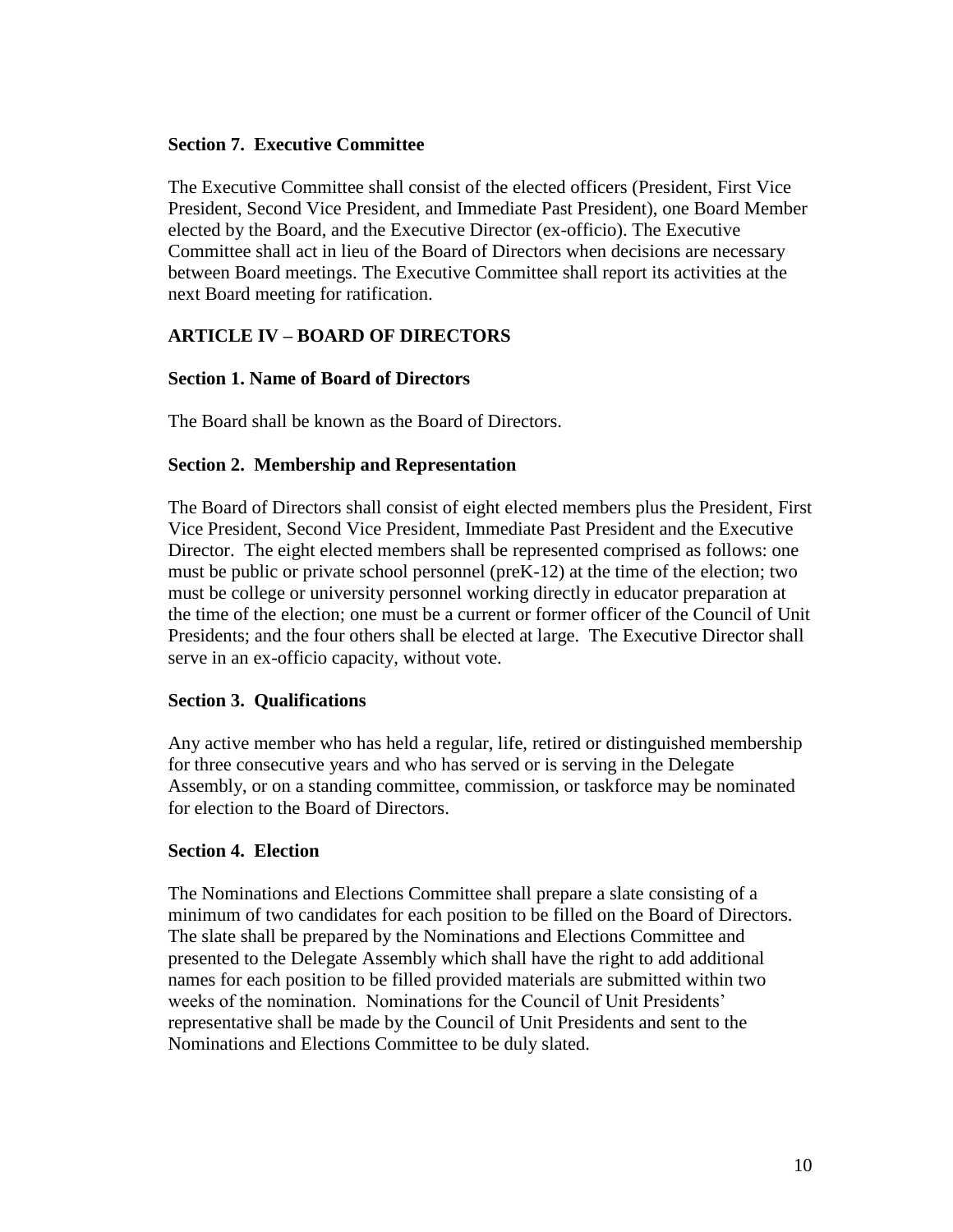Election shall be by electronic or mail ballot of the eligible membership. Candidates receiving the highest number of votes for each person will be declared elected. In the event of a tie vote, a runoff election by electronic or mail ballot shall be conducted.

The tenure of the eight elected members of the Board of Directors shall be three years. The tenure of the Board of Directors shall commence at the conclusion of the Annual Meeting of the Association of Teacher Educators.

The elected members of the Board of Directors may not serve consecutive terms.

A Board member's inability to serve, failure to attend two consecutive meetings of the Board, or election or appointment to an office may cause the position to be declared vacant. The vacancy shall be filled by a presidential appointment subject to the Board of Directors approval.

## **Section 5. Voting**

The elected members of the Board of Directors, the First Vice President, Second Vice President, and the Immediate Past President shall be voting members of the Board of Directors. The President shall vote only in case of a tie vote. The Executive Director shall be ex-officio, without vote.

## **Section 6. Meetings**

The Board of Directors shall meet at the request of the President and no less than once a year. Notification must be received by each member no less than two weeks prior to the meeting.

Three members may call a meeting of the Board of Directors with written, signed notification to be received by each member no less than two weeks prior to the proposed meeting date.

## **Section 7. Quorum**

The number required for a quorum of the Board of Directors shall be one-half plus one of the eligible voting members. Any motion and/or recommendation so approved by six or more of the Board of Directors, with the President only voting in case of a tie vote shall be an official action of that body.

If there is no quorum for an officially called meeting, those present may make recommendations and or motions. These recommendations and/or motions shall be presented for vote to the entire Board of Directors and the results shall be tabulated by the Executive Director.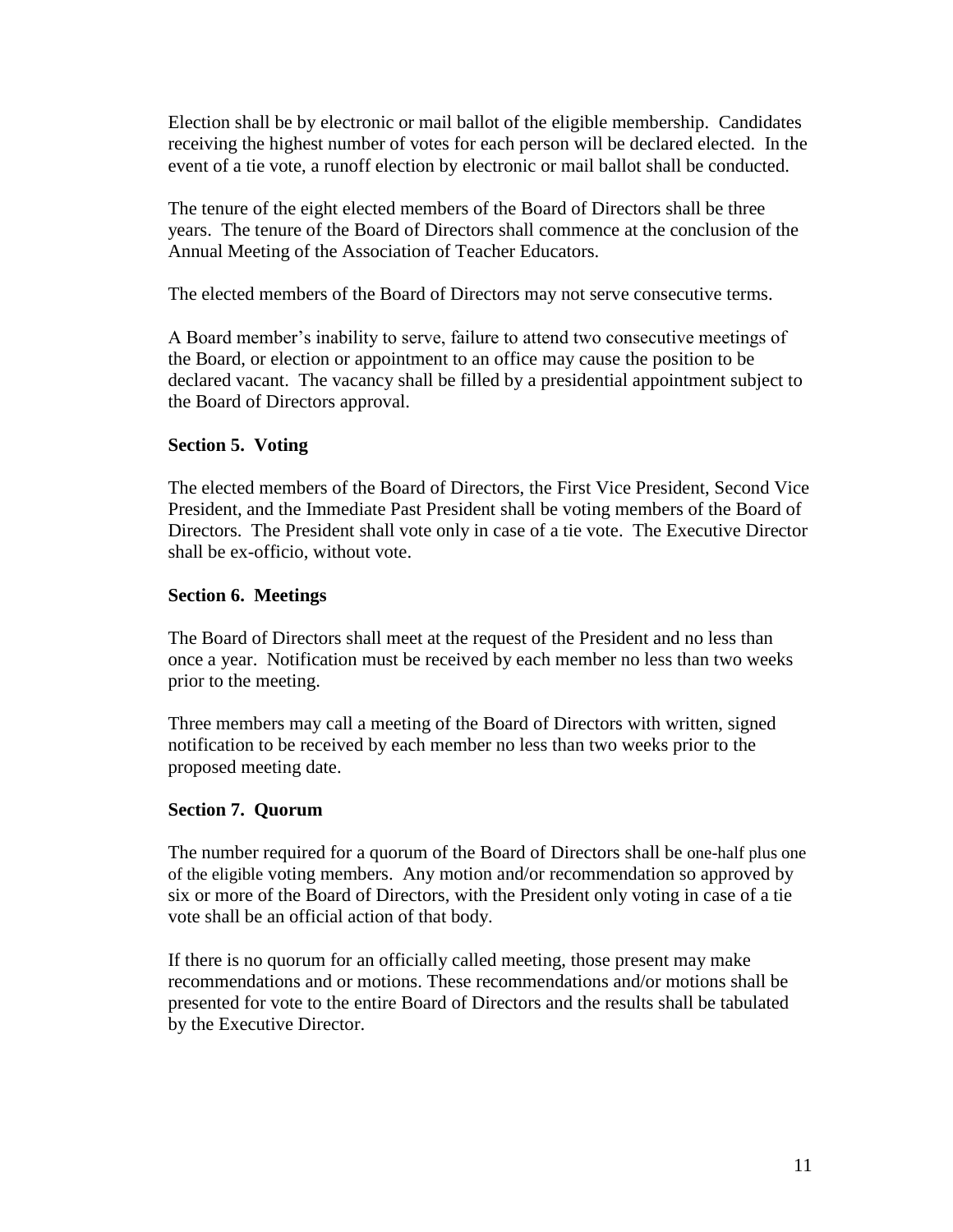## **Section 8. Responsibilities**

- A. The Board of Directors
	- 1. shall formulate the policy of the Association as recommended by the Delegate Assembly;
	- 2. shall employ an Executive Director when a vacancy in that office occurs;
	- 3. shall set the term of office and the conditions of employment of the Executive Director:
	- 4. shall have the power to approve presidential recommendations of ad hoc committees and commission appointments and dissolutions;
	- 5. shall be the ad interim council for the Delegate Assembly with the power to represent and act for the Delegate Assembly between meetings of that body.

B. When possible, each member of the Board of Directors shall be assigned by the President to serve as a Board liaison to a standing committee in such a manner as to have at least one Board of Directors member represent the Board for each standing committee.

C. The members of the Board of Directors shall serve as ex-officio members, without vote, in the Delegate Assembly.

## **ARTICLE V – COMMITTEES AND OTHER WORKING GROUPS**

## **Section 1. Executive Committee**

The Executive Committee is established to act in lieu of the Board of Directors when decisions are necessary between Board meetings.

## **Section 2. Standing Committees**

One-third of standing committee members shall be appointed by the President-Elect within forty-five days after assuming office with the exception of the Fiscal Affairs Committee. The number of committee members shall not exceed fifteen, unless the President obtains Board approval. Appointments to vacant terms of committee members shall be limited to the remaining portion of the unfilled term. For standing committees, each member shall be appointed one 3-year term with possibility for renewal for a second 3-year term. Any appointment that extends beyond 6 years for one member, shall require approval by the board.

Committee membership will be reviewed each year by the committee chair who will recommend to the Board of Directors removal of a committee member's name from the committee who has not attended two consecutive conferences and who has not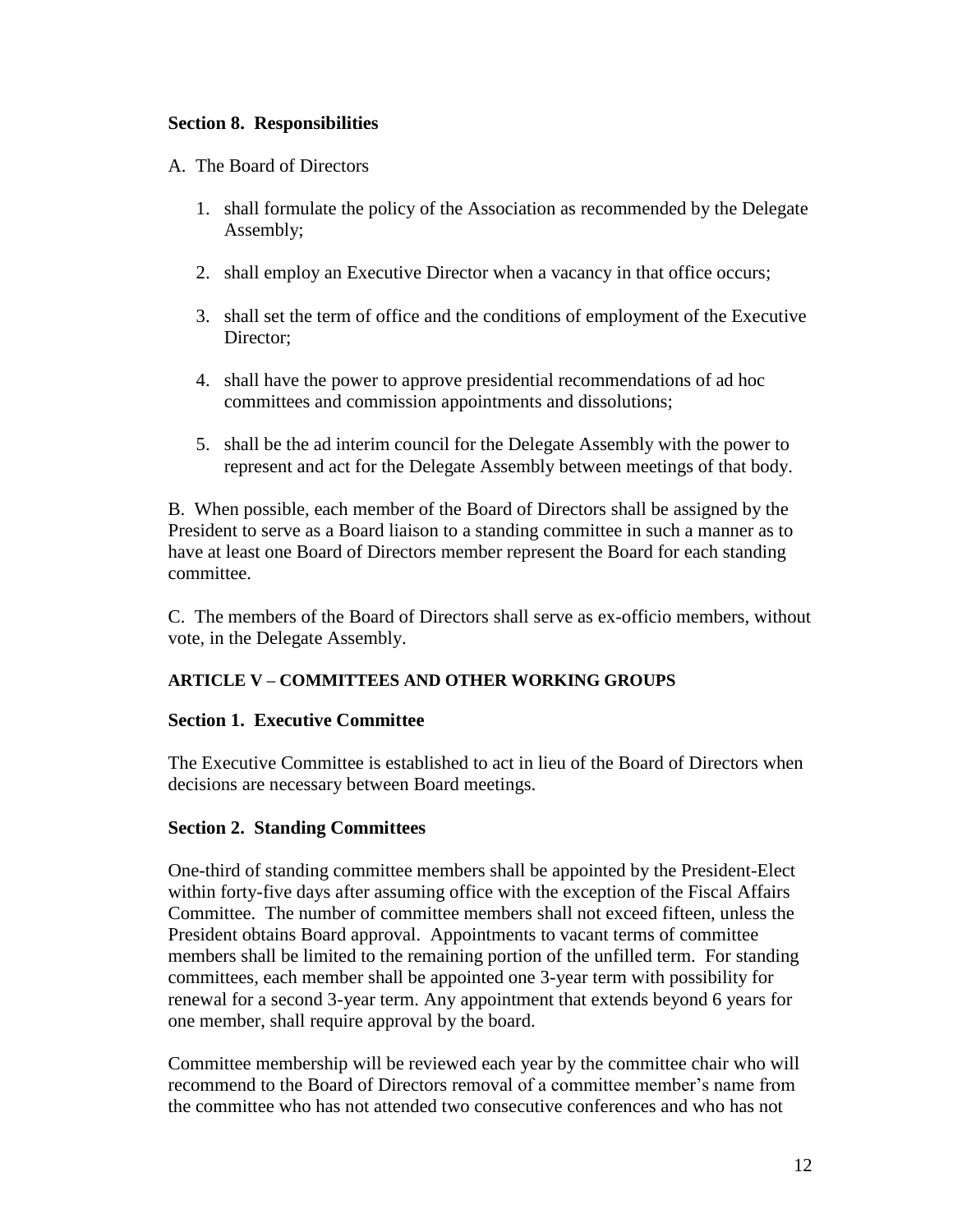been active in committee work for two years. Membership also will be reviewed by the Executive Director who will remove a committee member's name from the committee who is not a current member of ATE. These deletions will be made within thirty days of the Annual Meeting, and the President-Elect will fill vacant slots.

The Board shall review each committee membership each year to ensure diversity among committee members with regard to region, racial/ethnic origin, primary occupational role, and any other factors that would contribute to the effective functioning of the committee.

When a committee chair is vacant, the President, in consultation with the standing committee, shall appoint the chair of the committee. The term of office for chairs is three years, and the chair of the committee shall occupy a three year term slot in the committee membership, beginning with the first year as committee chair. If the committee chair is a current member of the committee and has not completed a full term as committee member, that position shall be filled as indicated above. By the year 1999, the Board of Directors shall implement a system so that hereafter 1/3 of the committee chairs will be appointed each year.

There shall be an annual meeting of the Standing Committee Chairpersons at the annual conference to enhance communications.

The Professional Journal Committee chair shall serve as a member of the Communications Committee.

The Fiscal Affairs Committee shall be composed of the President, First Vice President, Executive Director, at least five appointed members and the chairperson. The President, First Vice President, and Executive Director shall serve as ex-officio members, without vote. The Executive Director shall serve as Treasurer of the Association and shall report to the Board of Directors quarterly and the Fiscal Affairs Committee semiannually.

The Committee on Committees shall be composed of nine appointed members. At its inception, three members shall be appointed to serve for one year, three for two years, and three for three years, to establish the normal rotation.

The Honors and Awards Committee shall be composed of at least six appointed members, one of whom is an active Association member who holds the title of Distinguished Member. At its inception, two members shall be appointed to serve for one year, two for two years, and two for three years, to establish the normal rotation.

#### **Section 4. Qualifications**

Members appointed to the standing committee must hold current membership in the Association and their authorized unit.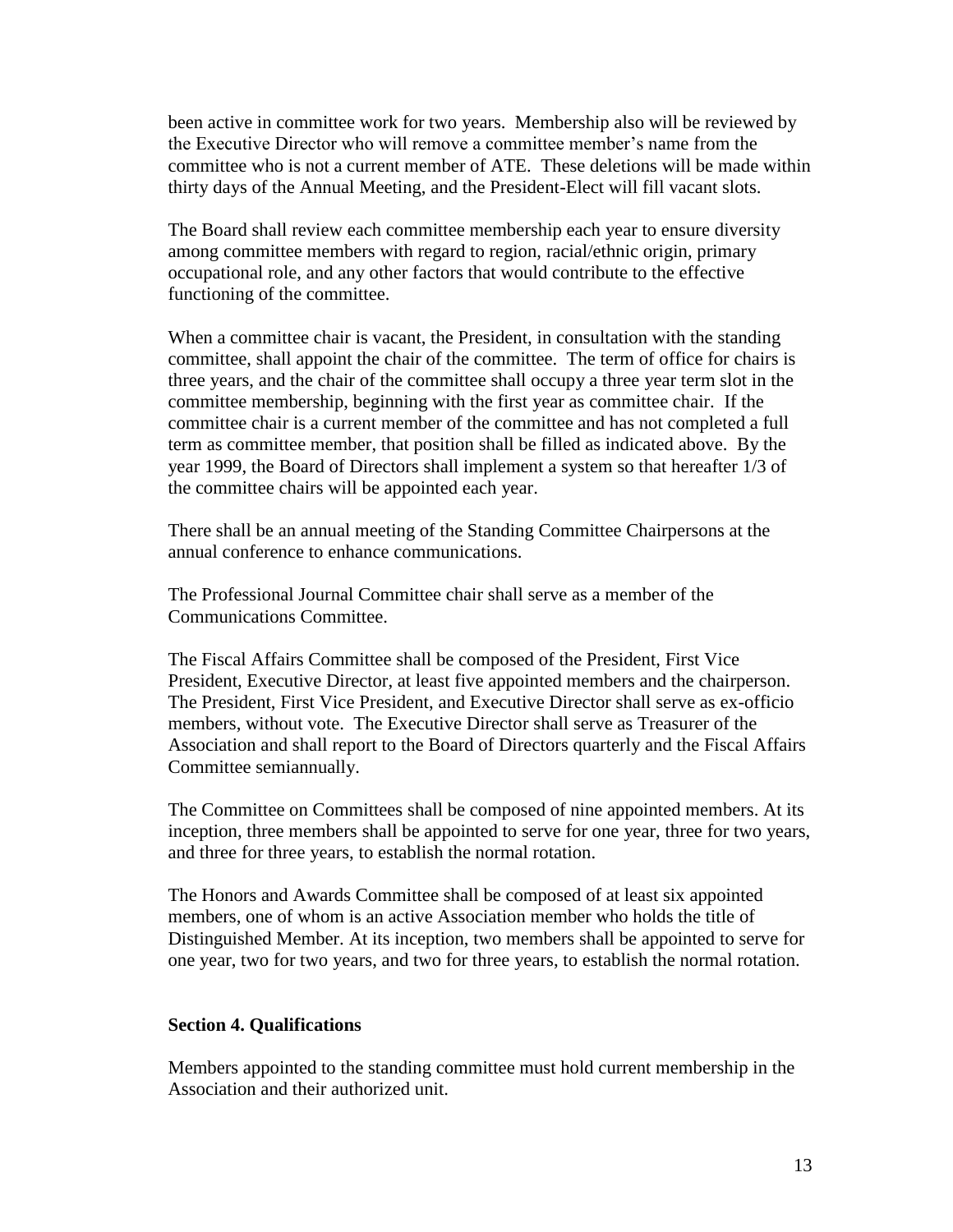#### **Section 5. Official Action**

- A. Official action of all standing committees will be by majority of those members present, provided that at least two weeks prior notice of the meeting has been provided in writing to each member.
- B. Standing committees will present reports and recommendations to the Delegate Assembly and/or Board of Directors unless otherwise specified in the Corporate Bylaws.
- C. The Fiscal Affairs Committee will present reports and recommendations to the Delegate Assembly after review by the Board of Directors.

#### **Section 6. Annual Reports**

Each committee chairperson shall file an annual report with the Executive Director within forty-five days of the conclusion of the Annual Meeting of the Association. The annual report of the Fiscal Affairs Committee shall encompass the preceding fiscal year of September 1 through August 31.

#### **Section 7. Responsibilities**

- A. Association Development and Membership Committee
	- 1. shall annually solicit ideas from the membership, coordinate and communicate these ideas to the other standing committees, the Delegate Assembly and the Board of Directors, for the future development of the Association;
	- 2. shall develop and implement membership recruitment;
	- 3. shall develop and implement membership participation;
	- 4. shall develop and implement membership recognition;
	- 5. shall develop and implement membership retention;
	- 6. shall promote membership development locally, regionally, and nationally;
	- 7. shall be a broad-based, diverse committee, representative of all sections of the country and all levels of the educational establishment;
	- 8. shall meet twice annually; and
	- 9. shall work with the Executive Director and Board of Directors to maintain oversight of membership development.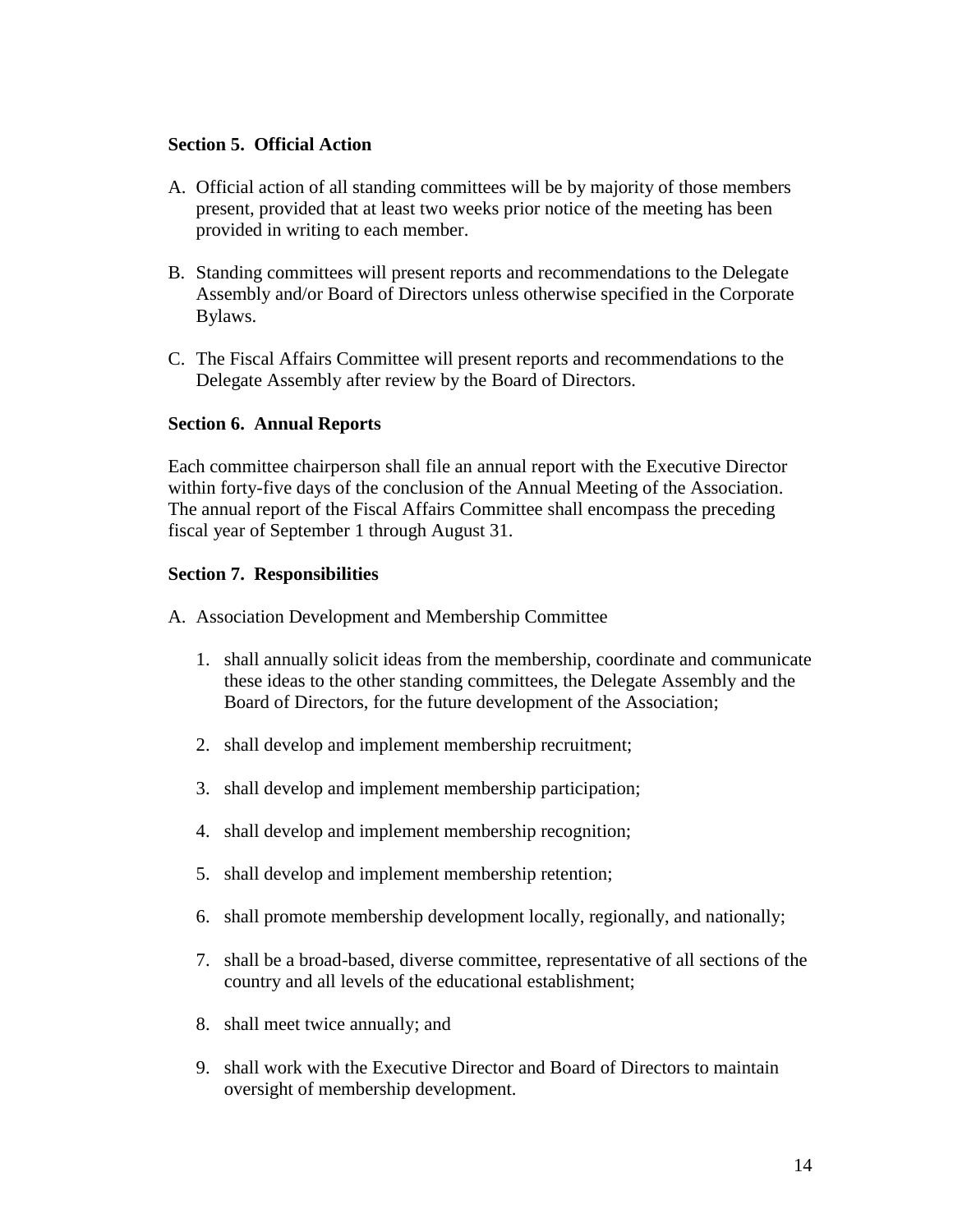#### B. Committee on Committees

- 1. shall receive and review all requests for new committees;
- 2. shall verify that proposed new committees do not duplicate existing committees;
- 3. shall oversee standing committees regarding whether they are following and achieving their responsibilities;
- 4. shall annually analyze the need for new standing committee responsibilities;
- 5. shall oversee all responsibilities, review any proposed changes, and oversee standing committees' compliance with Corporate Bylaws;
- 6. shall develop a Standing Committee Operations Procedural Manual to be used by all standing committees;
- 7. shall assist the First Vice President in identifying potential committee members.

## C. Corporate Bylaws

- 1. shall be responsible for the language and format of the Corporate Bylaws;
- 2. shall prepare, consider and/or review amendments to the Corporate Bylaws in accordance with the purposes of the Association;
- 3. shall be responsible for the analysis of proposed amendments to the Corporate Bylaws and make recommendations to the Delegate Assembly and/or voting membership;
- 4. shall file a statement of the current Corporate Bylaws annually to the Association office.
- 5. shall consider the censure, suspension, expulsion and reinstatement of members, authorized units, and affiliated units and recommend action to the Delegate Assembly;
- 6. shall set the requirements for authorized and affiliated units and certify new units for approval by the Delegate Assembly.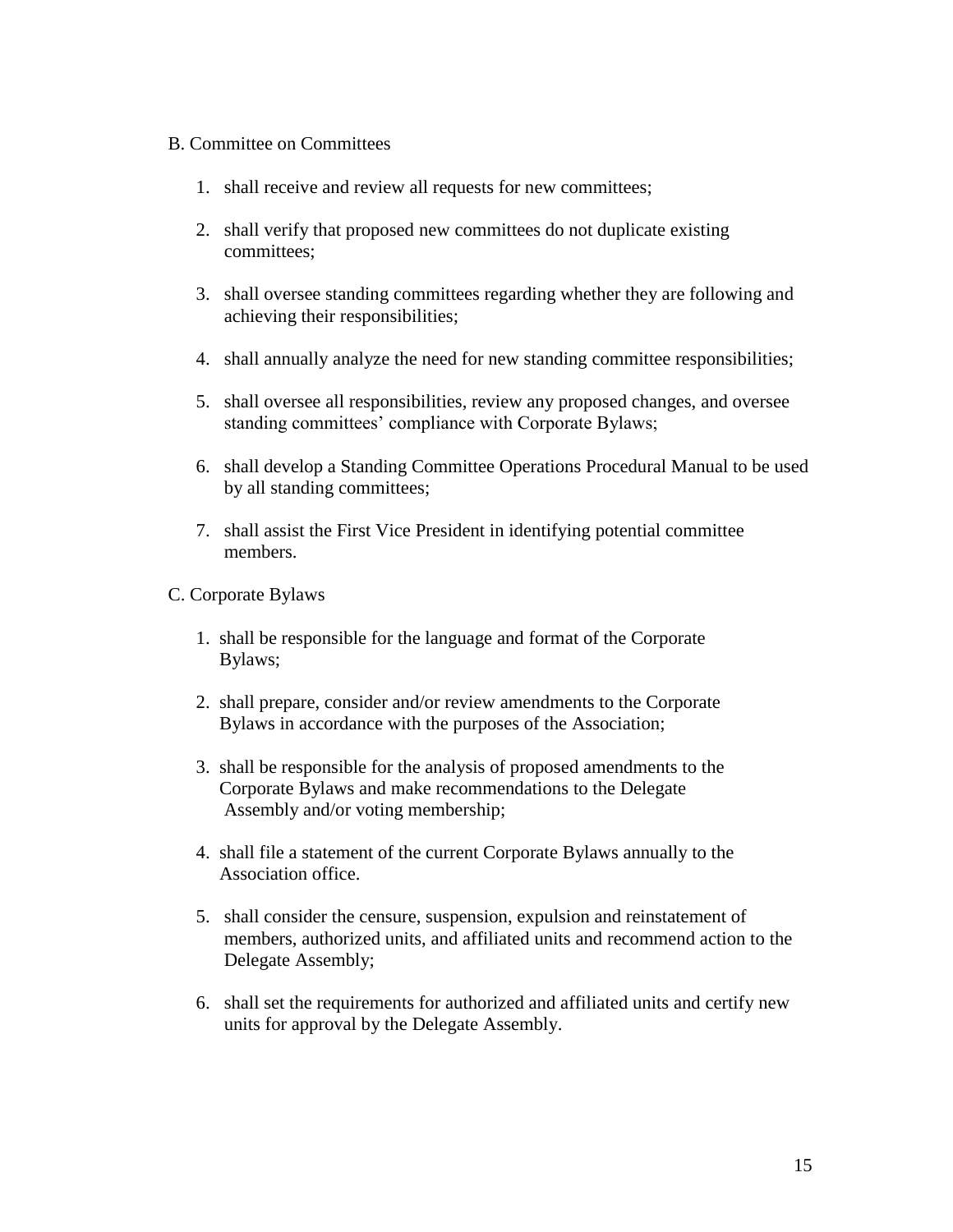- 7. shall set the requirements for Special Interest Groups (SIG), review the statements of purpose of such groups, and recommend recognition of the SIG to the Delegate Assembly.
- D. Credentials Committee
	- 1. shall review the credentials of all unit representatives designated to serve as delegates to the Delegate Assembly;
	- 2. shall certify the seating of all eligible representatives as delegates;
	- 3. shall, if requested by an unseated representative, refer his/her status to the Delegate Assembly for final action.
- E. Diversity Committee
	- 1. shall promote, initiate, and coordinate programs and initiatives in ATE related to diversity;
	- 2. shall make reports and recommendations to the Board of Directors regarding diversity in ATE.
- F. Fiscal Affairs Committee
	- 1. shall work with the Executive Director and the Board of Directors to develop a format for reporting the fiscal matters;
	- 2. shall work as a liaison with the Board of Directors to review the budget prepared by the Executive Director;
	- 3. shall serve as a channel for accepting fiscal information from the general membership and standing committees;
	- 4. shall provide the Delegate Assembly with a yearly status report of the fiscal matters of the Association;
	- 5. shall work with all standing committees to coordinate the generation of outside monies for special projects;
	- 6. shall identify and pursue external sources of operating capital.
- G. Honors and Awards Committee
	- 1. shall obtain names of award nominees from selection committees/panels;
	- 2. shall provide names of nominees to conference planning committee;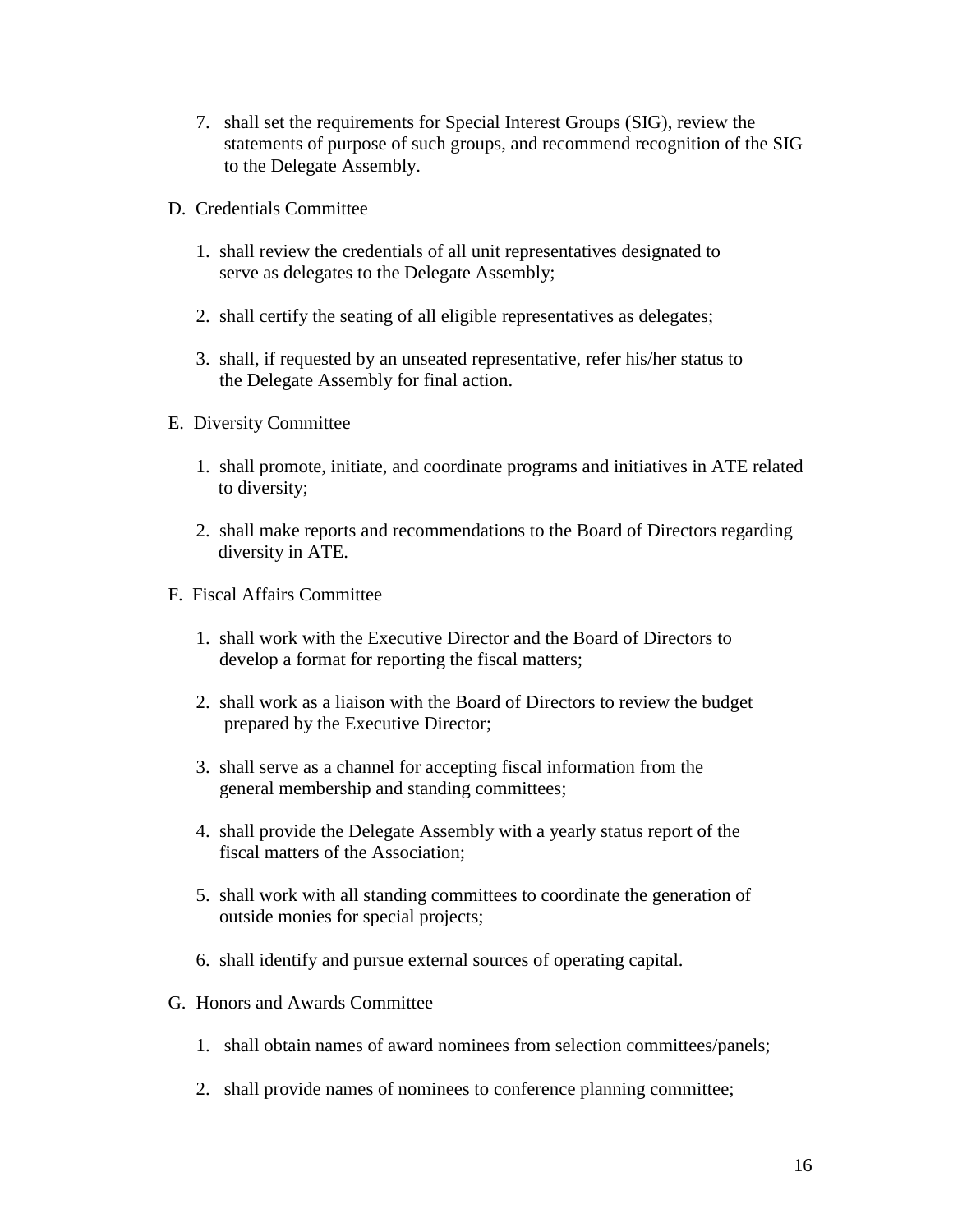- 3. shall recommend guidelines for creation of new awards to the ATE Board of Directors:
- 4. shall evaluate recommendations and nominate candidates for distinguished membership and shall recommend the nominees to the Board of Directors and Delegate Assembly. Recommendations must be accompanied by documentation of fifteen years of consecutive membership and outstanding contributions to the Association and teacher education;
- 5. shall monitor the selection process each year and ensure that selection panels are successful in their charges.
- H. Legislative and Governmental Relations Committee
	- 1. shall be a committee representative of all sections of the country and all levels of the educational establishment;
	- 2. shall assign committee members to be responsible for legislative matters emanating from the states, Congress, and the U.S. Department of Education;
	- 3. shall organize a system by which individuals from the Association will establish relationships with national and state legislative and governmental bodies;
	- 4. shall establish a relationship with the legislative chairpersons of other education-related organizations to share information and collaborate;
	- 5. shall maintain current records of legislation affecting teacher education and action taken by state and national legislative bodies;
	- 6. shall report to the Delegate Assembly legislation affecting teacher education and its disposition;
	- 7. shall conduct membership training programs to improve working relations with education policy makers.
- I. Nominations and Elections Committee
	- 1. shall update all election nomination information, including positions open for the next election and provide it to the Executive Director within two weeks of the close of the Summer Conference;
	- 2. shall secure recommendations from authorized units and membership at-large for the offices to be filled;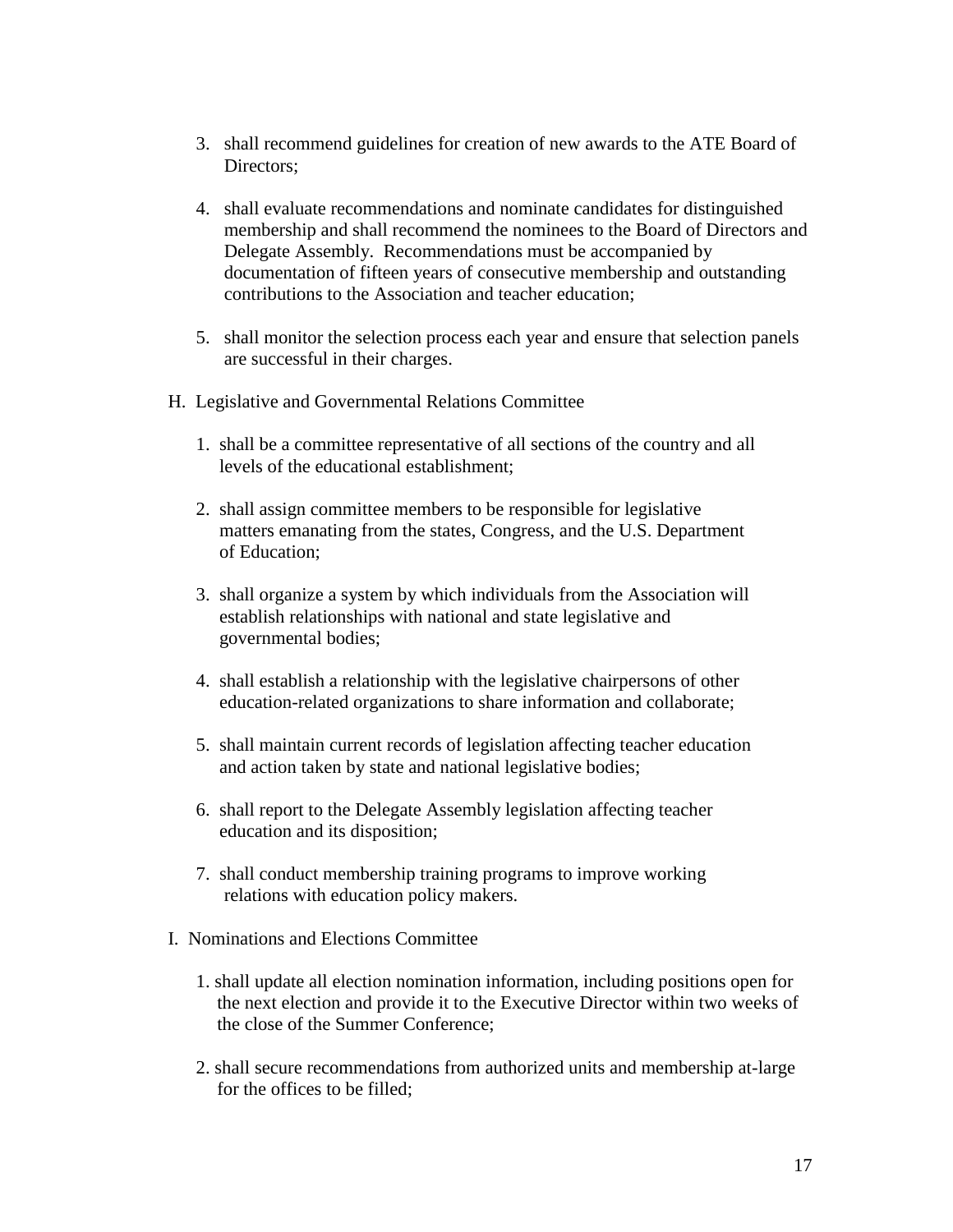- 3. shall verify the eligibility of all prospective nominees through information furnished by the Association office;
- 4. shall secure from each nominee a resume of professional activities, which shall be furnished to the Executive Director for use in the preparation of the ballot;
- 5. shall electronically notify the Delegate Assembly, within 2 weeks prior to the annual meeting, of any positions or offices where there is not a minimum of two qualified nominees;
- 6. shall provide to the Delegate Assembly an overview of each open position and the qualifications required for each, as well as the criteria and procedures for preparing a ballot of qualified nominees to uphold a fair impartial election and to inform candidates of campaign guidelines;
- 7. shall present to the Delegate Assembly at the annual meeting the names of nominees who have been interviewed by the nominations and elections committee at the annual meeting;
- 8. shall seek additional nominees at the Delegate Assembly; the slating of the delegate assembly nominees shall be contingent upon their interviews at the annual meeting and the completion of their application within two weeks of the close of the annual meeting;
- 9. shall prepare and present the slate, including those nominated at Delegate Assembly, to the Board of Directors within three weeks after the close of the Annual Meeting;
- 10. shall be responsible, in cooperation with the Executive Director, for preparing and providing the election ballots to the current eligible membership no later than April 1st with a 14-day election period;
- 11. shall be responsible, in cooperation with the Executive Director, for verifying the results of the completed ballots within 1 week of the close of the elections;
- 12. shall confirm the election results, and request the Executive Director to notify all candidates of the results prior to the publication of the names of those duly elected.
- J. Professional Journal Committee
	- 1. shall meet at least twice annually;
	- 2. shall make content and publication decisions concerning the Association of Teacher Educators official journal(s), books, and other academic publications;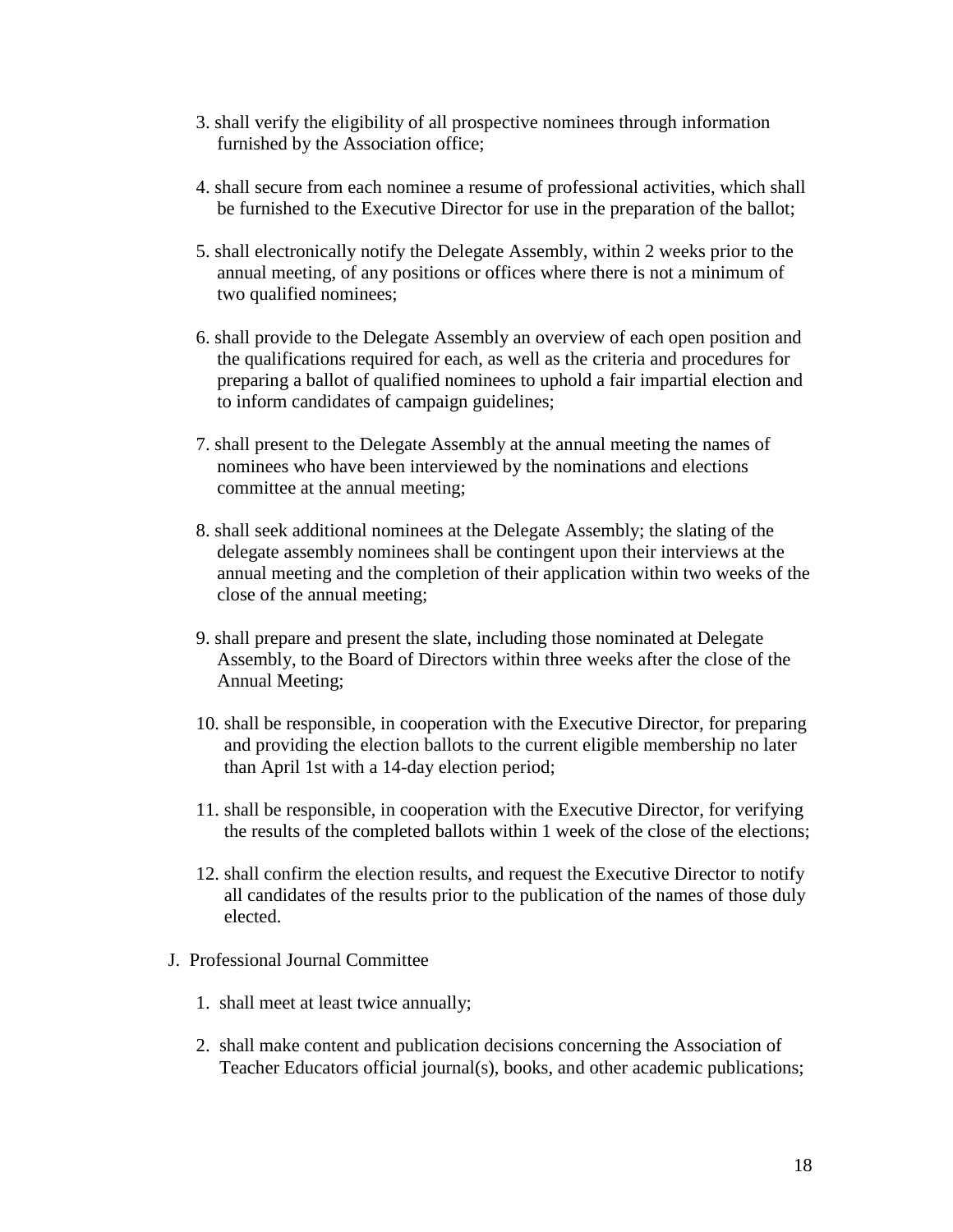- 3. shall regularly review the publications of the Association;
- 4. shall determine the specific academic publications which best meet the priorities of the Association;
- 5. shall prepare and submit an annual budget request to the Fiscal Affairs Committee for consideration and in preparation of the budget;
- 6. shall include the editor of the journal and his/her associates/assistants as ex officio, non-voting members;
- 7. shall develop and recommend to the Delegate Assembly, criteria and procedures for the selection of journal editor(s);
- 8. shall review applications for the editorship and make recommendation to the Board of Directors and/or Delegate Assembly.
- K. Public Relations and Communications Committee
	- 1. shall develop and submit a program of publications and other types of communications media, except for the official journal, which conform to the guidelines as approved by the Delegate Assembly and/or the Board of Directors:
	- 2. shall be responsible for recommending appropriate changes in guidelines for publications and other types of communications media of the Association, except for the official journal, for approval of the Delegate Assembly and/or Board of Directors;
	- 3. shall deliver to the Executive Director recommended manuscripts and/or other media for technical editing, printing and distribution;
	- 4. shall assume no editorial responsibility for publications related to organizational maintenance such as the newsletter, Corporate Bylaws, committee procedures, programs for meetings, and position papers and policy statements of the organization;
	- 5. shall be responsible for planning a program to enhance the image and goals of the Association through print, electronic media and other sources;
	- 6. shall assist the Association office in development of publicity and publicizing association clinics, workshops, conferences, and other events;
	- 7. shall cooperate with the Executive Director in the production of materials and techniques to enhance the image of the Association.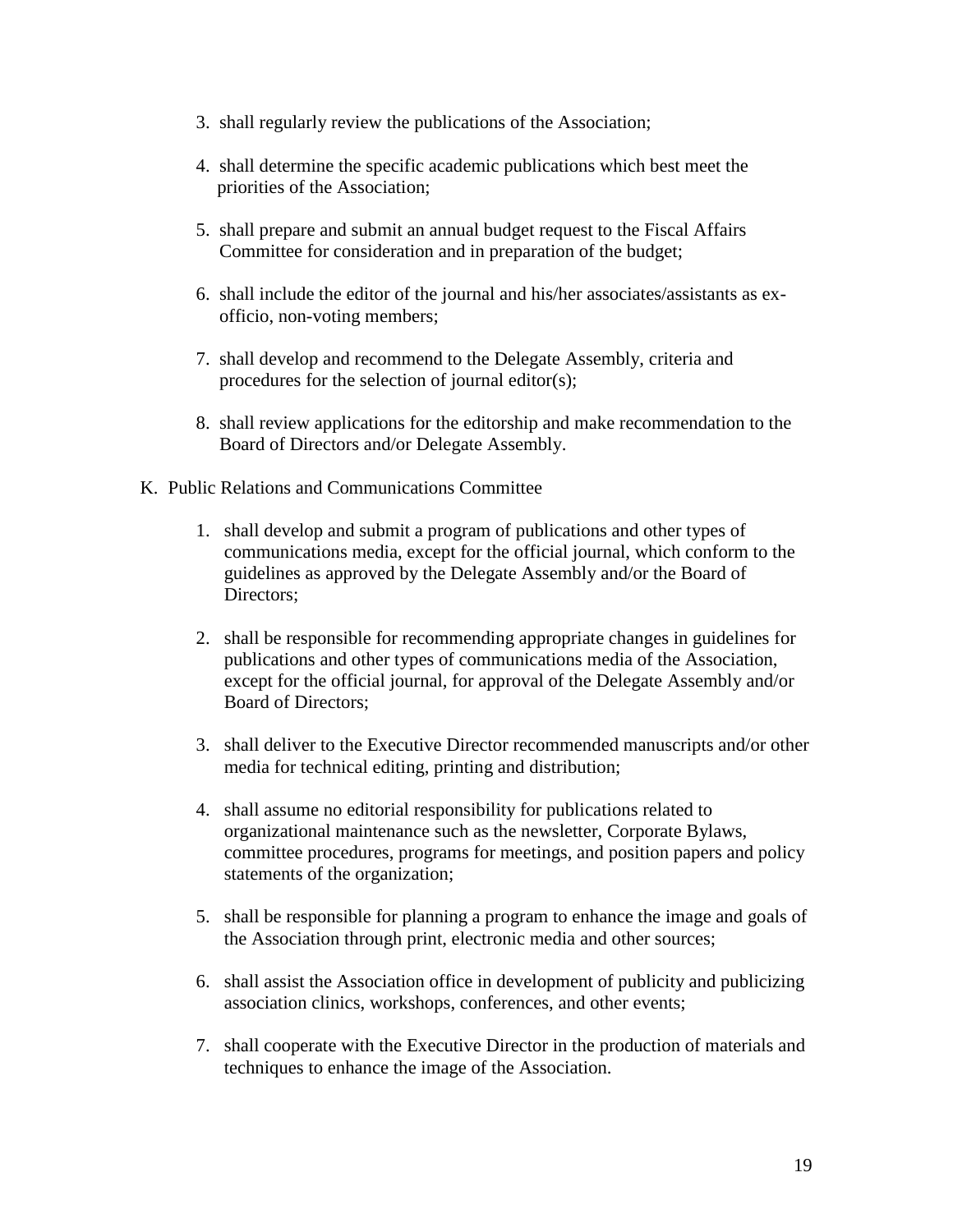#### L. Research Committee

- 8. shall promote, initiate and coordinate program development and research, placing special emphasis on collaborative efforts;
- 9. shall recognize and report exemplary research and program development efforts;
- 10. shall identify and sanction needed research;
- 11. shall submit to the appropriate committees recommendations for a. publications.
- M. Resolutions Committee
	- 1. shall consider and formulate resolutions based upon: a. the thinking and concern of the diverse membership,
		- b. the recommendations of authorized units,
		- c. the deliberations and actions of the Delegate Assembly, committees, and the Board of Directors, and
	- 2. shall solicit and present with recommendations to the Delegate Assembly resolutions which state the principles, policies, and goals of the Association, and resolutions which direct action or state the position of the Association on matters of importance;
	- 3. shall collect and provide for the publication (electronically and in print) of all resolutions approved by the Delegate Assembly;
	- 4. shall review all resolutions passed by the Delegate Assembly five years before the current year for continued relevance and timeliness. The review will include actions taken by the Association related to the Resolution. The review results in a recommendation to the Delegate Assembly to:
		- a. reaffirm a resolution,
		- b. delegate a resolution,
		- c. approve a revised/rewritten resolution, and/or
		- d. declare a resolution "historical" and no longer in effect.
- N. Technology and the Future of Teacher Education Committee
	- 1. shall inform members of the Association on emerging trends in technology and their applications in teacher education;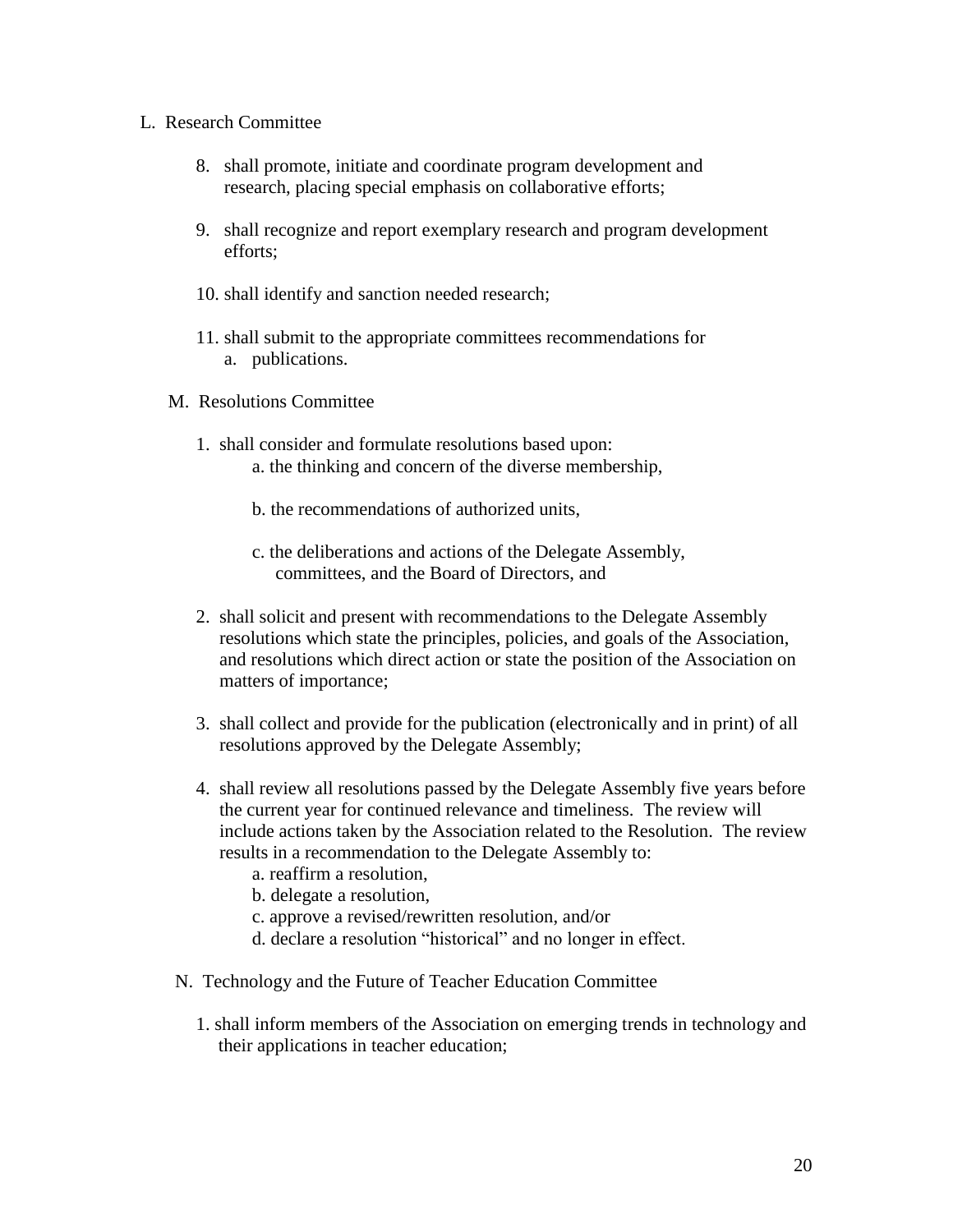- 2. shall work with national meeting planning committees and the leadership of the Association to integrate technology trends into the programs of national meetings;
- 3. shall work with the elected leadership of the Association and the Executive Director to increase the technological capability of the association and its operations;
- 4. shall work with the Executive Director to seek external support for the Association's efforts in increased technology;
- 5. may invite representatives of the private sector and funding agencies to exofficio membership on the Committee, with approval of the Board of Directors, to build linkages for the Association with those organizations;
- 6. shall make an annual report to the Delegate Assembly on its activities.

## **Section 8. Ad Hoc Committees, Commissions and Task Forces**

Between meetings of the Delegate Assembly, the President, with the approval of the Board of Directors, may appoint or dissolve;

- ad hoc committees (charged with a specific function and dissolved after the completion of charge)
- $\bullet$  commissions and/or
- task forces

as deemed necessary. Commissions may be appointed for a three-year term and may be reappointed. Task force chairs and members may be appointed by the president and serve until completion of the task. Members of ad hoc committees, commissions, and task force members shall be current ATE members. Each chairperson shall file an annual report with the Executive Director within forty-five days of the conclusion of the Annual Meeting of the Association.

## **ARTICLE VI – DELEGATE ASSEMBLY**

## **Section 1. Name of the Delegate Assembly**

The elected delegates shall be known as the Delegate Assembly.

## **Section 2. Membership and Representation**

The Delegate Assembly shall consist of two members from each authorized unit.

Any authorized unit with one hundred or more national regular or life members as of June 30 preceding the Delegate Assembly shall be entitled to two additional delegates.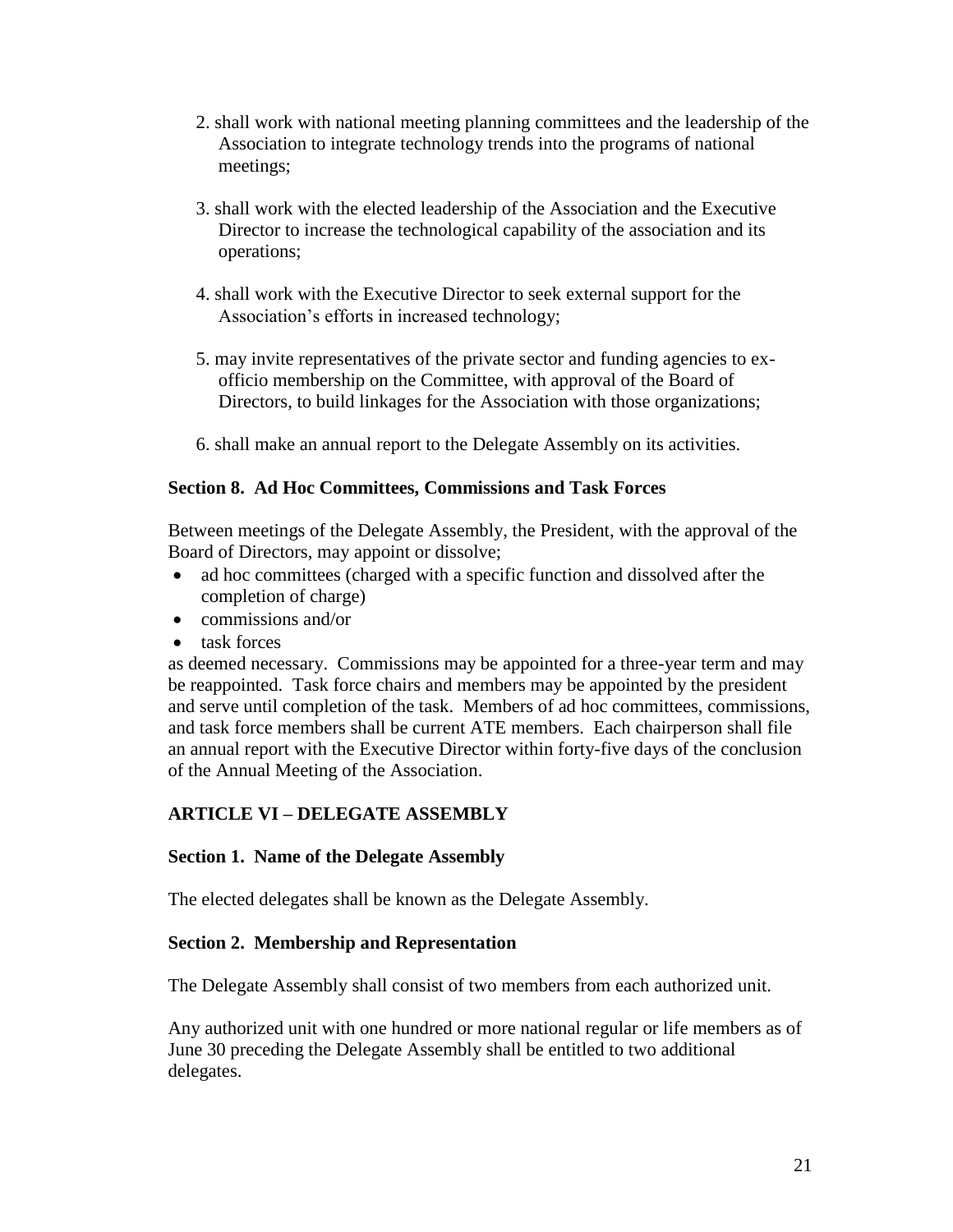Each authorized unit shall also be entitled to one alternate for each delegate to the Delegate Assembly. Alternates, when seated, shall meet the qualifications of the delegates.

The President shall serve as chairperson of the Delegate Assembly. All other elected officers, the Executive Director and the members of the Board of Directors shall serve as ex-officio members of the Delegate Assembly, without vote.

## **Section 3. Qualifications**

All delegates and alternates to the Delegate Assembly must be members of the Association at the time of their election and during their term in the Delegate Assembly. In addition, they must have served as an officer and/or board members of an authorized unit.

## **Section 4. Election and Tenure**

Each authorized unit shall be responsible for the election or appointment of its delegates and is further responsible for immediate notification of such election or appointment to the Executive Director. Each authorized unit shall be responsible for ensuring that its delegates are demographically representative of the unit's membership.

The term of membership of the Delegate Assembly shall be three years.

## **Section 5. Voting**

Each elected or appointed delegate shall have one vote with the chairperson voting only in case of a tie vote. All ex-officio members serve without vote.

## **Section 6. Meetings**

The Delegate Assembly shall meet yearly during the Annual Meeting.

The Board of Directors shall be the ad interim council for the Delegate Assembly with the power to represent and act for the Delegate Assembly between sessions of that body.

The Board of Directors shall, in case of grave need, call a business session of the Delegate Assembly.

## **Section 7. Quorum**

The number required for a quorum shall be fifty percent of the voting membership of the Delegate Assembly plus one. The chairperson may not be counted in the number required for a quorum.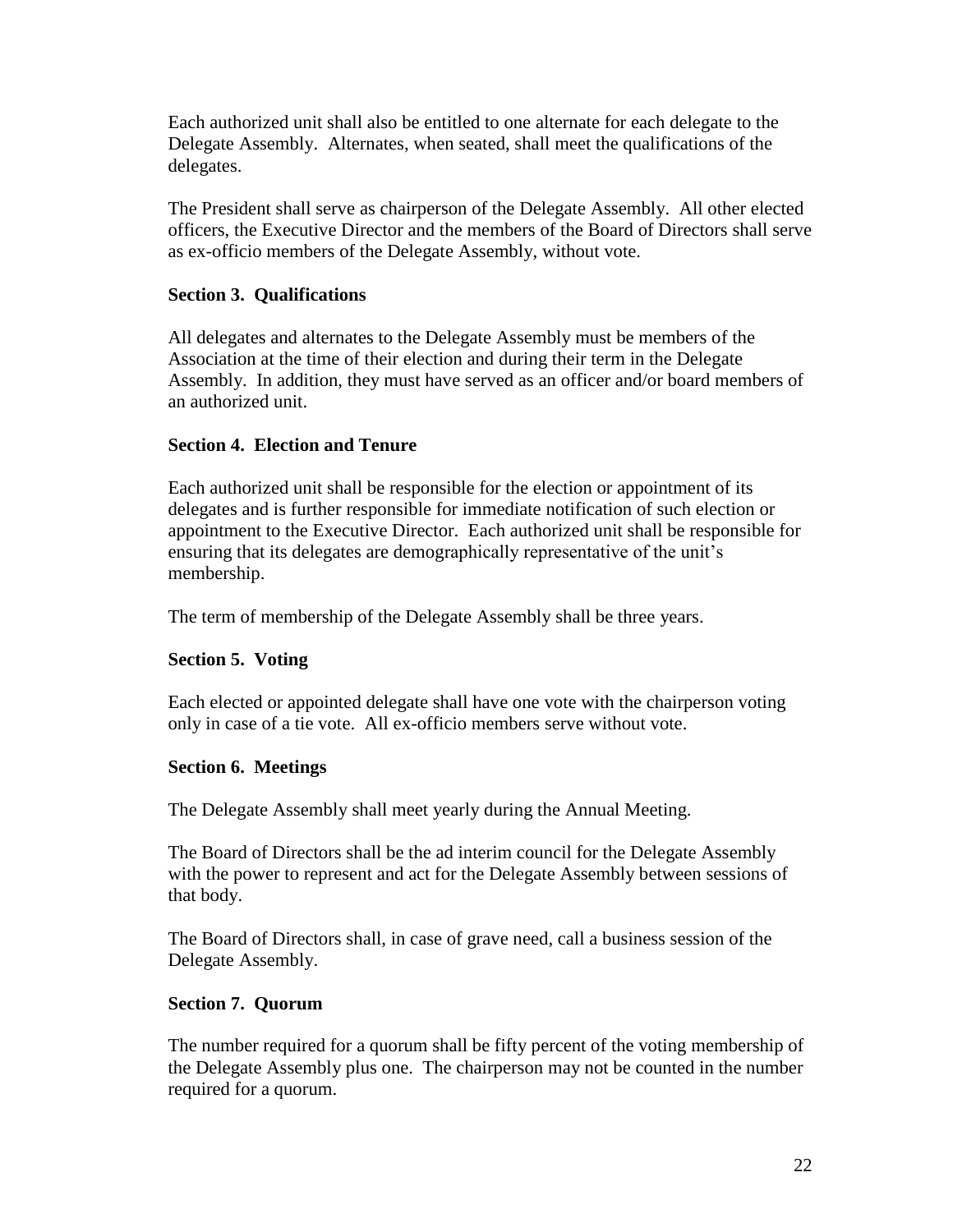If there is no quorum for an officially called meeting, those present may act as an official body in considering problems and/or issues and make recommendations and/or motions. These recommendations and/or motions shall be presented to the entire Delegate Assembly by ballot and the results tabulated by the Executive Director. Any motion and/or recommendation approved by a majority of the voting members of the Delegate Assembly by ballot, with the chairperson voting only in the case of a tie vote, shall be an official action of that body.

## **Section 8. Responsibilities**

The Delegate Assembly:

- 1. shall make recommendations to the Board of Directors regarding policy for the Association;
- 2. shall have the power to certify, censure, suspend, expel and reinstate members and authorized and affiliated units upon recommendation of the Corporate Bylaws Committee.

## **ARTICLE VII – UNITS**

The Association may recognize two kinds of units: the first, hereinafter called authorized units, are entities that have been duly chartered and recognized according to specific criteria stated in the bylaws. The four types of authorized units are: state units, regional units, international units, and merged units each with their local units if any exist.

Other units, hereinafter called affiliated units, also may be recognized by the Association. To be a recognized affiliated unit, the proposed group must meet certain requirements specified in the bylaws. Affiliated units include special interest groups and councils.

#### **Section 1. Authorized Units**

#### A. International Units

The same provisions and conditions of affiliation shall pertain to the recognition of an international unit as those affecting a state unit with such modifications as deemed necessary.

#### B. Regional Units

Regional units, embracing two or more states, may be organized provided that they meet all the requirements of a state unit. Such regional units will be entitled to representation in the Delegate Assembly according to Article VI, Section 2, Membership and Representation. Regional units that represent individual units that already have delegate representation, such as SRATE, shall be limited to two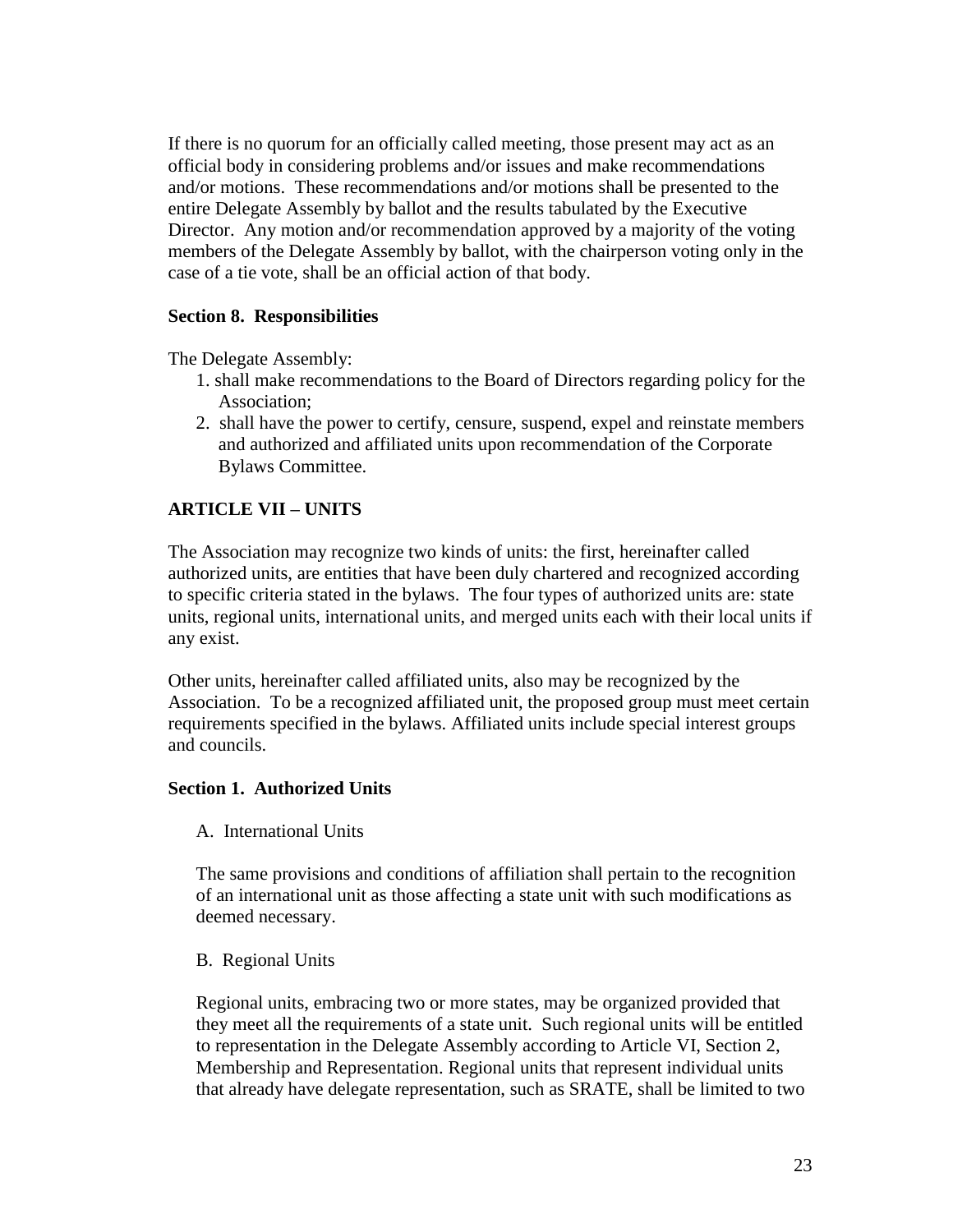delegates. The selected delegates may not represent both the individual state unit and the regional unit.

C. State Units

A state unit of the Association may be authorized by the Delegate Assembly. An application for state authorization must show that:

- 1. at least fifteen persons, in good and regular standing in the Association, desire the proposed state unit. Student memberships may be counted as part of the fifteen;
- 2. specific, realistic plans for the maintaining and/or increasing membership have been formulated;
- 3. the proposed unit structure provides for membership and full participation without regard for disability or diversity;
- 4. a constitution and/or bylaws has been adopted by vote of at least two-thirds of the membership of the proposed unit, recommended by the Corporate By-Laws Committee, and approved by the Delegate Assembly;
- 5. officers will be elected; at least one state meeting will be held each year; a variety of activities and services benefiting the members and the profession will be planned; a report of such meetings, activities, services and a copy of all unit publications will be sent to the Association office;
- 6. the prescribed number of members of the unit will be elected to represent the unit in the Delegate Assembly. The state unit, to the extent of its ability, shall help to defray the expenses of such delegates to the officially called meetings of the Delegate Assembly;
- 7. all elected members of the board of directors of state units shall hold membership in the national Association;
- 8. for purposes of communication and dissemination of information, and for the orderly accounting and transmission of funds, authorized units shall adopt a common fiscal year and term of office to begin July 1 and end June 30 of each year and shall make an annual financial report to the National office by September 1.

## **D. Merged Units**

An application for recognition as a Collaborative Unit must show that the proposed collaborative structure provides for a constitution, deemed appropriate by the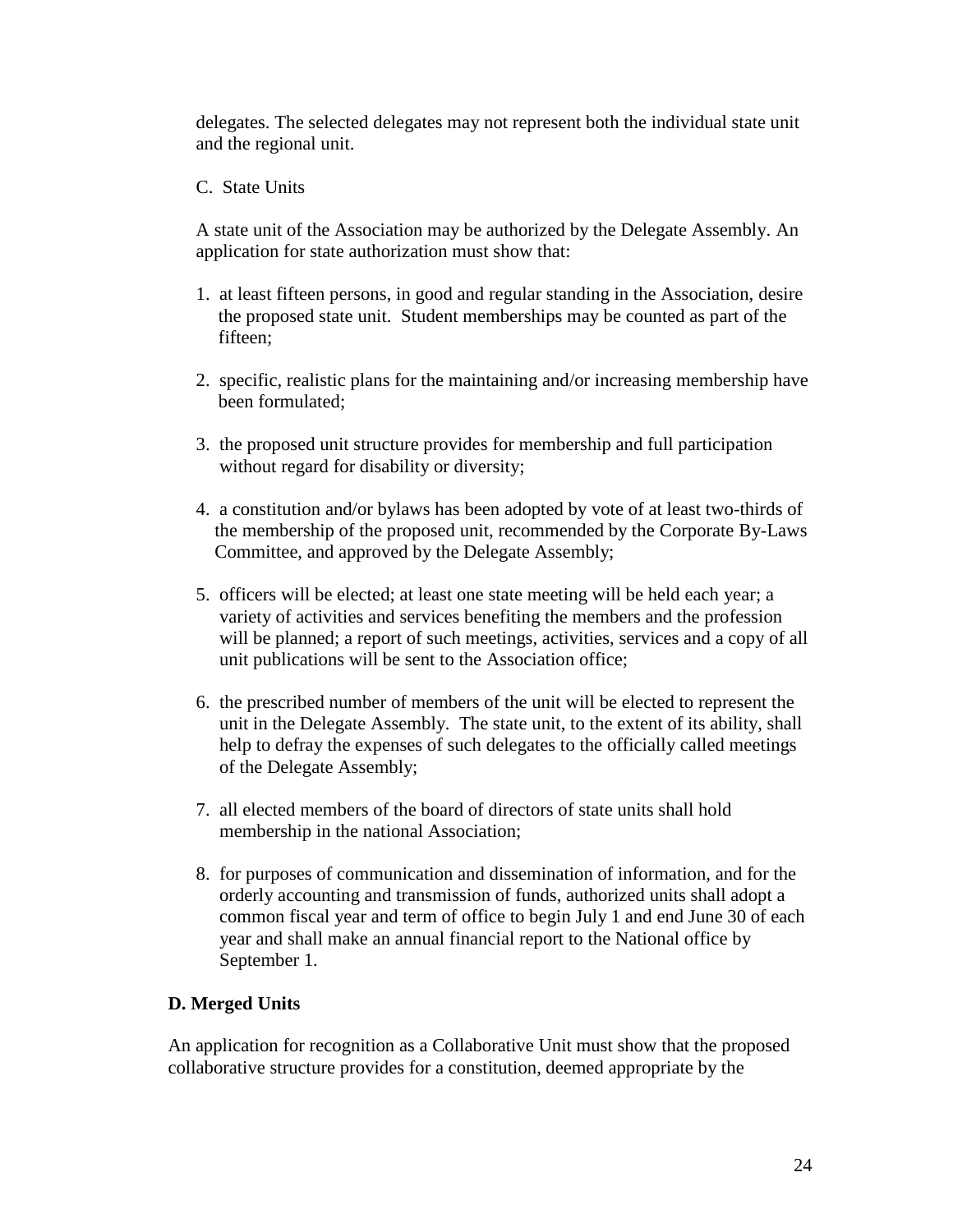Corporate By-Laws Committee and accepted by the Delegate Assembly. The application must show:

- 1. at least fifteen persons in good standing in the Association;
- 2. specific, realistic plans for supporting membership in ATE;
- 3. the proposed collaborative unit structure provides for membership and full Participation without regard for disability or diversity;
- 4. a constitution and/or bylaws have been adopted by vote of at least two-thirds of the membership of the proposed collaborative that has been recommended by the Corporate By-Laws Committee and accepted by the Delegate Assembly;
- 5. officers have been elected and the President (or President-Elect) must be a member of ATE officers will be elected; at least one state meeting will be held each year; a variety of activities and services benefiting the members and the profession will be planned; a report of such meetings, activities, services and a copy of all unit publications will be sent to the Association office;
- 6. the representatives to Delegate Assembly are determined in the same manner as State Units. The prescribed number of members of the unit will be elected to represent the unit in the Delegate Assembly. The state unit, to the extent of its ability, shall help to defray the expenses of such delegates to the officially called meetings of the Delegate Assembly;
- 7. a majority of the elected members of the board of directors of the collaborative unit must be members of ATE;
- 8. for purposes of communication and dissemination of information, and for the orderly accounting and transmission of funds, authorized units shall adopt a common fiscal year and term of office to begin July 1 and end June 30 of each year and shall make an annual financial report to the National office by September 1.

## **Section 2. Affiliated Units**

An application for recognition as an affiliated unit must show that the proposed affiliate structure provides for a constitution or statement of purpose which is deemed applicable by the Corporate Bylaws Committee.

Groups seeking affiliated status must fulfill the requirements delineated by the Corporate Bylaws Committee and must be approved by the Delegate Assembly.

A. Council of Unit Presidents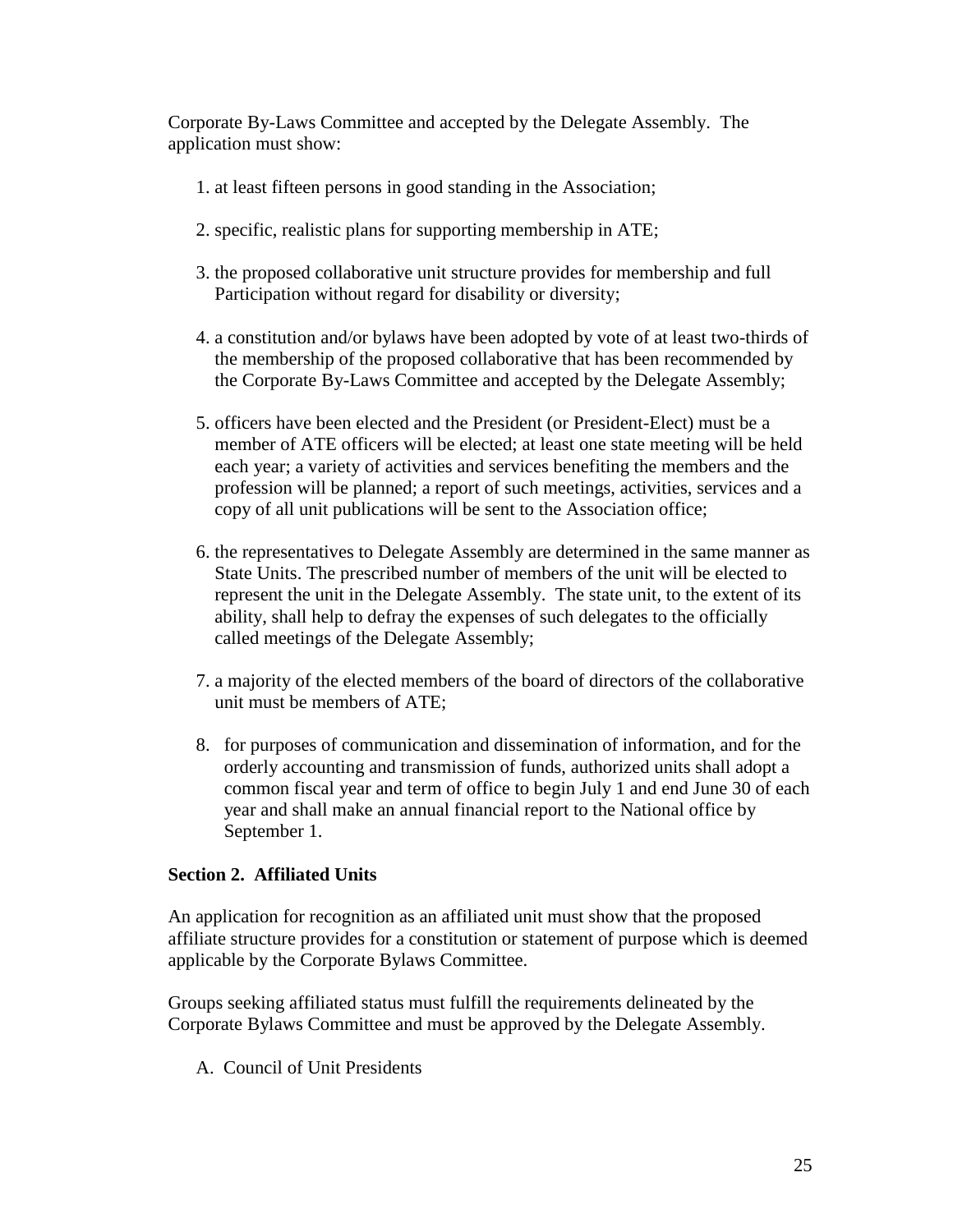All persons who are presidents, president-elects, and immediate past presidents of authorized units shall be considered to be members of the Council of Unit Presidents for the ensuing membership year.

The Council of Unit Presidents shall file a constitution with the Corporate By-Laws Committee.

B. National Field Directors Forum

The National Field Directors Forum (NFDF) is dedicated to developing quality field experiences, student teaching and internships assignments. Membership is comprised of educators who have administrative responsibilities in this area without regard to title, rank or size of program. The Forum provides leadership in the area of professional field experiences.

The National Field Directors Forum shall file a constitution with the Corporate By-Laws Committee.

C. Council of Past Presidents

Membership in the Council of Past Presidents is open to all who have completed their terms as President and Immediate Past President of the national Association of Teacher Educators, or its predecessor group, the Association for Student Teaching. The Council of Past Presidents will work with current elected leaders of the Association to advance the Association. The Council will meet at least annually during the Annual Meeting of the Association to determine its agenda. A chair shall be elected by the membership to a two-year term and is eligible for reelection.

## **ARTICLE VIII–SPECIAL INTEREST GROUPS**

A group of twenty or more members of the Association having a common special interest can be officially recognized by the Association as a Special Interest Group (SIG) by fulfilling the requirements specified in the Corporate Bylaws Committee.

All Special Interest Groups shall file a statement of purpose with the Corporate Bylaws Committee. Members of the Special Interest Group shall be current Members of the Association. Each chair of a SIG shall file an annual report with the Special Interest Group Coordinator within forty-five days of the conclusion of the Annual Meeting of the Association.

## **ARTICLE IX – AMENDMENTS**

All proposed amendments to the Corporate Bylaws shall be considered by the Corporate Bylaws Committee. In the event of a proposed amendment not receiving a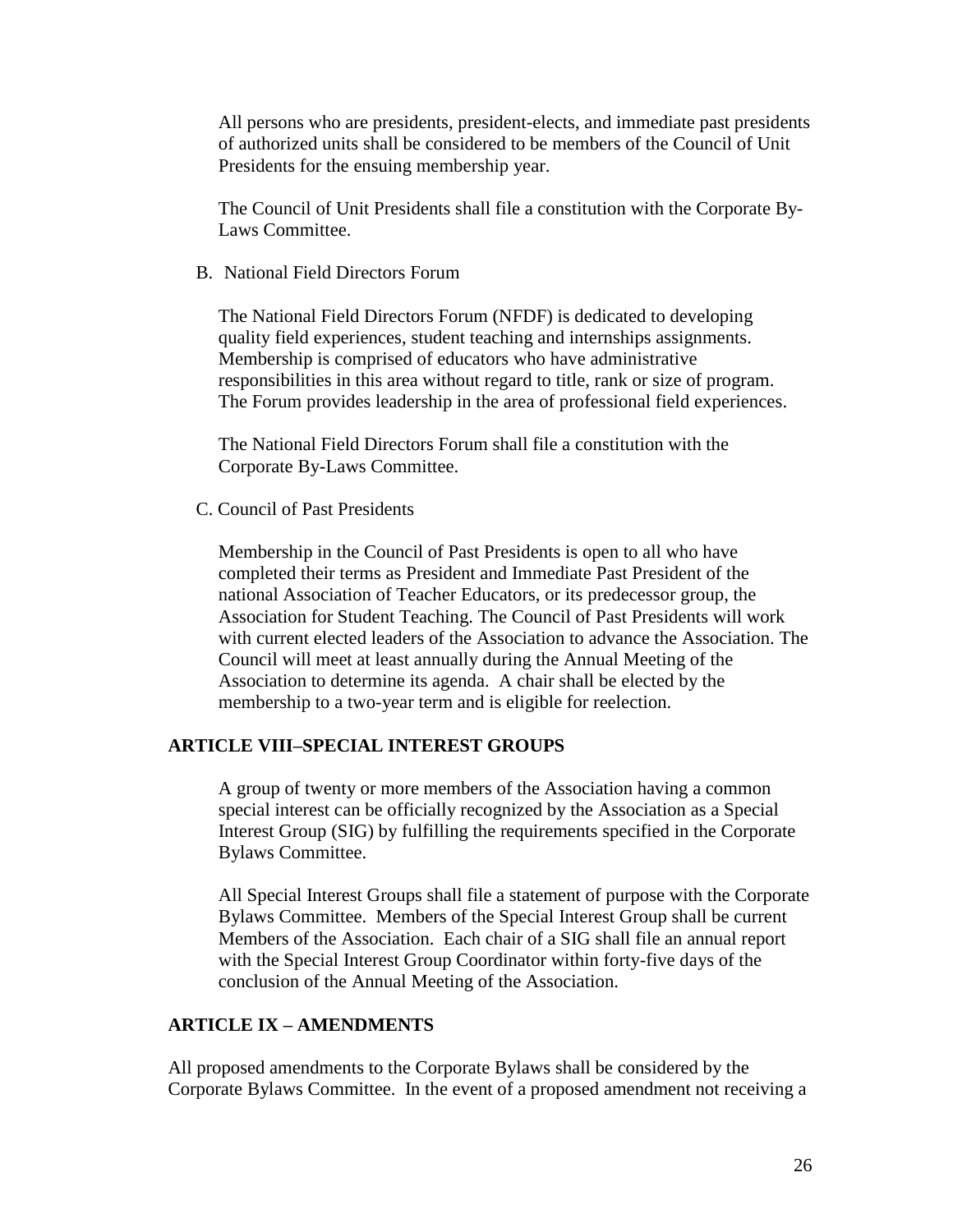positive recommendation or approval, the initiator may then submit the proposed amendment to the Delegate Assembly for approval.

The Corporate Bylaws may be amended, provided that notice of the proposed amendment(s) has been given to the eligible membership (regular, life, distinguished, and retired) one month in advance, either by

- A. majority approval of the Delegate Assembly or
- B. approval of two-thirds of the voting membership (regular, life, distinguished, and retired) voting by ballot.

## **ARTICLE X – SUNDRY PROVISIONS**

## **Section 1. Meetings**

The Association shall hold an Annual Meeting at a time and place to be approved by the Board of Directors.

Meetings of the Delegate Assembly and the Board of Directors shall take place during the Annual Meeting.

## **Section 2. Rules of Order**

All business meetings shall be conducted according to the latest edition of *Robert's Rules of Order* provided that such rules do not conflict with any provision of the Corporate Bylaws.

## **Section 3. Professional Relationships**

A. By the Association: the Association shall participate in the activities of such educational organizations as shall be approved by the Delegate Assembly.

B. With the Association: educational organizations may affiliate with the Association and participate in the activities of the Association, and shall be represented in the Delegate Assembly. Such affiliation shall require approval by the Delegate Assembly.

## **Section 4. Fiscal Year**

The fiscal year shall extend from September 1 through August 31 of the following year.

## **Section 5. Membership**

The period of membership of each person who joins the Association and pays the annual dues shall be twelve calendar months upon receipt of the annual dues.